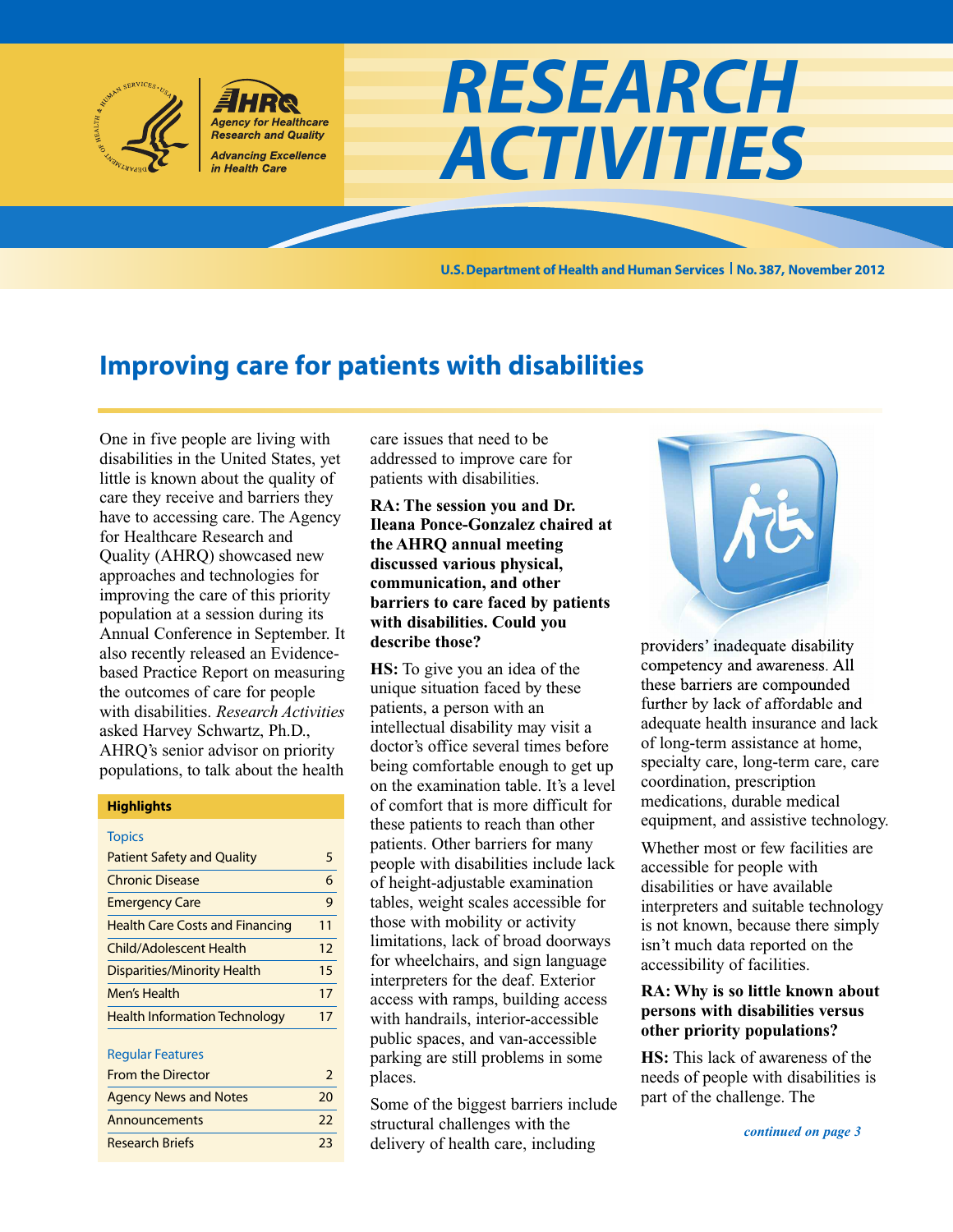# **Fro<sup>m</sup> <sup>t</sup>h<sup>e</sup> Directo<sup>r</sup>**



I saw a patient about 10 years ago who was hearingimpaired and there was no interpreter available—so we wrote each other notes!

While far from ideal and wildly inefficient, he was sufficiently pleased that he referred a number of his friends. That's probably because I took the time to find a way to communicate with him and pay attention to his neeeds and preferences.

This month's interview with Harvey Schwartz, Ph.D., AHRQ's senior advisor on priority populations, underscores the unique barriers to care faced by deaf individuals and

other persons with disabilities.

More than 54 million children and adults in the United States live with disabilities, including hearing impairment. Medical equipment that doesn't meet their needs and lack of health professionals trained in caring for patients with disabilities prevent these individuals from receiving the basic primary and preventive care others take for granted. This care includes getting weighed, preventive dental care, x rays, colonoscopies, pelvic exams, physical exams, and vision screenings. As a result, they are more likely to end up in the emergency department or hospital.

AHRQ's *National Healthcare Disparities Report* tracks many measures of relevance to individuals with disabilities or special health care needs. However,

data on this priority population are limited, and AHRQ continues to work with Federal partners to improve reporting on health care quality for individuals with disabilities. We just released a report that examines measures of care outcomes for persons with disabilities. You can access the report at www.effectivehealtcare. ahrq.gov.

AHRQ continues to solicit research proposals for interventions that improve care, reduce disparities, and address gaps in health care research for patients with disabilities and other priority populations.

 $C_{\text{ac}}$   $\sim$   $C_{\text{ac}}$ <br>Carolyn Clancy, M.D.

*Research Activities* is a digest of research findings that have been produced with support from the Agency for Healthcare Research and Quality. *Research Activities* is published by AHRQ's Office of Communications and Knowledge Transfer.The information in *Research Activities* is intended to contribute to the policymaking process, not to make policy.The views expressed herein do not necessarily represent the views or policies of the Agency for Healthcare Research and Quality, the Public Health Service, or the Department of Health and Human Services. For further information, contact: **Medications received by**

#### AHRQ

Office of Communications and Knowledge Transfer 540 Gaither Road Rockville, MD 20850 (301) 427-1360

Gail S. Makulowich *Managing Editor*

Kevin Blanchet David I. Lewin Kathryn McKay Mark W. Stanton *Contributing Editors*

Joel Boches *Design and Production*

Farah Englert *Media Inquiries*

#### **Also in this issue:**

**hospitalized children, page 5**

**Impact of diabetes on school dropout rates, page 6**

**Post-operative costs of bariatric surgery, page 11**

**Coronary stents and insurance status, page 15**

**Prevention of preterm births, page 21**

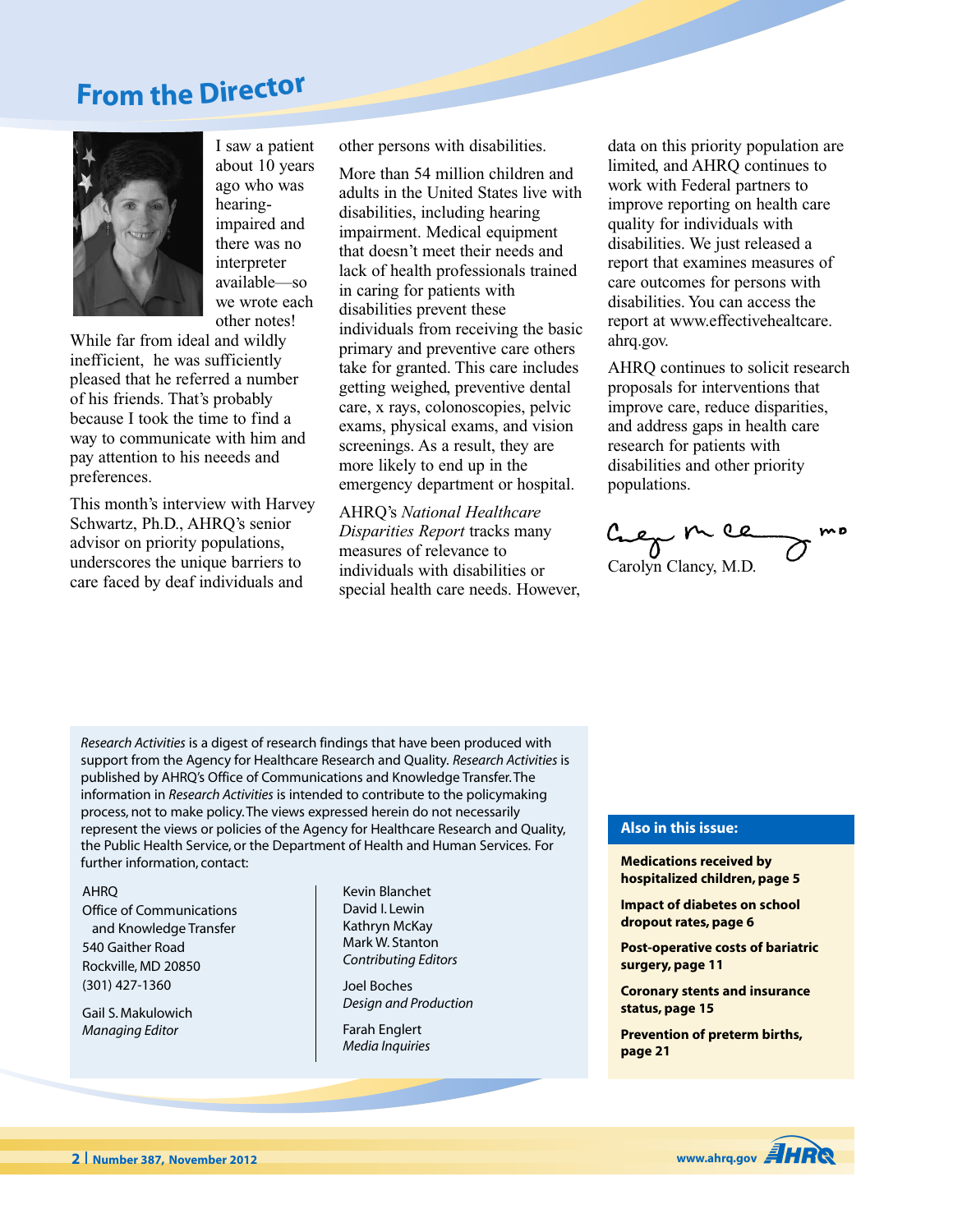### **Disabilities**

### *continued from page 1*

heterogeneity of this population and the broad range of classifications and definitions of disability add to the challenge. Little data are collected on people with disabilities. Also, the way data are collected are different, so it is difficult at best to adapt them for use in health services research or quality improvement research. Moreover, very few measures we use to assess the quality of care take their specific health care needs into account.

### **RA: AHRQ's report lists outcome measures that could be used to measure the care for people with disabilities.Will this move research on this group forward?**

**HS:** It definitely helps. The report identified a lengthy list of outcome measures, which vary by the perspectives of researchers in different fields. For example, a geriatrician might look at a person's functional status by measuring six simple activities of daily living, such as the ability to dress oneself. He looks at intermediate steps such as the patient's need for supervision, queuing, and partial assistance with dressing. On the other hand, an occupational therapist would likely break down the dressing task into 26 steps (selecting the clothing, putting it on, fastening the closures, etc.). Both are attempts to look at meaningful measures of outcomes for patients with disabilities.

The report also noted the importance of measures for specific groups and generic measures for cross-group comparisons. Overall, the report shows that we are in the early stages of research development in this area. Quality improvement research for people

with disabilities could benefit from organized databases and collaboration and coordination of efforts across medical interventions, rehabilitation, and social support provision.

### **RA:What remedies are being developed or that you envision happening in the near future?**

**HS:** Addressing the big barriers will entail identification of best practices in treating people with disabilities, educating physicians and other providers to increase awareness and competence, and improving access to facilities, health information, and services.

**RA: Health care for people with disabilities can present special challenges. For example, disability problems can be worsened or complicated by other medical, psychological, economic, and social problems. In similar fashion, management of medical problems can be complicated by disability. Often optimal care for these patients requires coordination of medical, community, and social services. What is the state of care coordination for this group now and how can it be improved?**

**HS:** Among the special challenges is a lack of evidence-based information to guide decisionmakers on how best to integrate systems within different contexts and for different desired outcomes for people with disabilities. A related challenge is a lack of standardized tools to evaluate health outcomes for patients with disabilities in integrated systems of care.

Currently, insurance schemes do not adequately compensate health care providers for the time required to provide care coordination for people with disabilities. Also, many people with disabilities report gaps in health care insurance coverage that limit or prevent care coordination that is critical for health, independence,



Dr.Harvey Schwartz

and self-determination. Some other reports suggest that inadequate transportation, limited personal assistance, and difficulty navigating the insurance system obstruct or delay care or lead to skipping medication or going without needed equipment. These problems can lead to patients ending up in the emergency department or being hospitalized.

A coherent investigative strategy that will inform policy and planning for the growing number of people who will acquire disabilities with age, and for the overall future impact of disability on society should improve the state of care coordination. Collaboration and coordination of quality improvement research efforts across medical interventions, rehabilitation, and social support provision should also enhance the state of care coordination.

Lastly, one model that holds promise for improving health outcomes for people with disabilities in various contexts is the Patient Centered Medical Home (PCMH) Model. Evidence suggests that a PCMH has the possibility of improving care processes for patients with complex needs by having a primary care provider that coordinates all care.

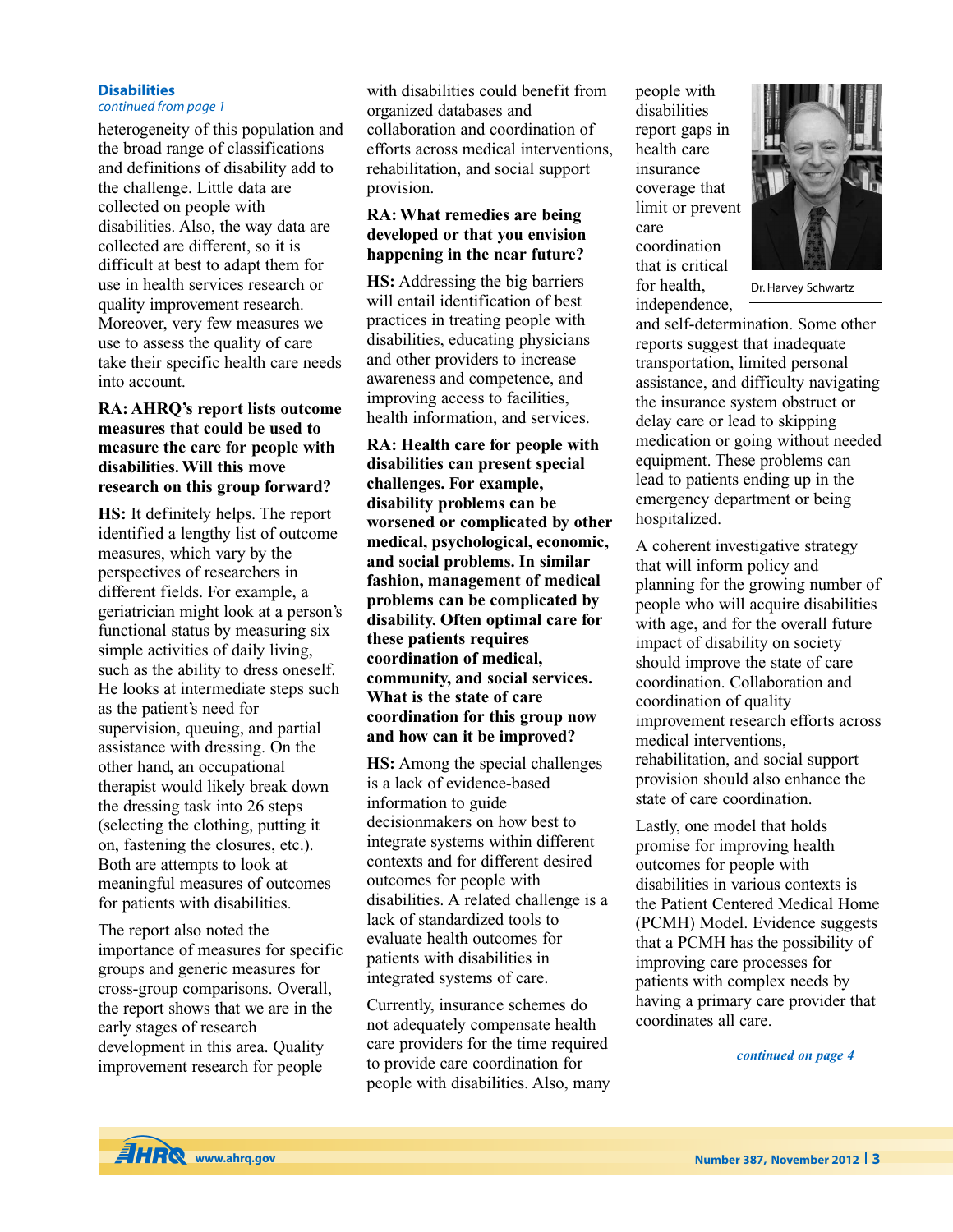#### **Disabilities** *continued from page 3*

**RA: Are there some health care needs that have been overlooked for young adults with disabilities versus children with special health care needs and the elderly with disabilities?**

**HS:** I will focus on a few examples. One is the readiness of the adult health care system to take care of young adults, including young veterans with disabilities and chronic conditions. Adult health care providers generally do not have comprehensive training to address the needs of this population, nor are they wellpositioned to spend the extra time that is necessary to care for these young adults.

Further, this is driven by the failure of the reimbursement system to provide adequate additional payments to compensate providers for the additional effort that is required. Another challenge facing young adults is their need to have interactions with different agencies and organizations, such as hospitals, physician offices, mental health providers, vocational training, rehabilitation, and social services, each of which is concerned with only one aspect of these individuals' lives.

Another example is middle-aged adults with intellectual or developmental disabilities and chronic medical conditions who are still living with their parents, who decline as they age. When their parents need to enter a nursing

home, not only are the people with intellectual and developmental disabilities without a place to live, they are also without their family caregivers.

### **RA: The AHRQ annual meeting session showcased innovative technologies for persons with disabilities.What do you think are the most promising approaches to improving their care quality, access, and participation in care?**

**HS:** To reveal new directions in technology, Dr. Ponce-Gonzalez and I invited Drs. Steven Barnett of the University of Rochester Medical Center, David O'Hara, of the Westchester Institute for Human Development in New York, and Shaun Kane, of the University of Maryland, Baltimore County, who are on the cutting edge.

Dr. Barnett's adaptation of the Consumer Assessment of Health Plans Survey, which may soon be used by deaf patients to evaluate their health care, makes the survey accessible by use of visual cues and a touch screen for those who are deaf and use American Sign Language. These types of adaptations are needed to identify and address the health and health care priorities for this particular group.

Dr. O'Hara is developing selfdirected surveys and patient education tools that use multimodal presentation and accessible design for individuals with intellectual and developmental

disabilities. These tools can increase independence and reduce staff time in interviewing and entering/aggregating data. This can help individuals with cognitive disabilities to become active participants in their own health and wellness.

Dr. Kane's research lab is redesigning existing devices to make them more accessible for persons with disabilities by involving future users in design research and device development. This approach holds promise for improving the quality of care for people with disabilities.

One example from Dr. Kane's research is a location-aware communication tool for people with aphasia. The redesigned device uses context to guide the user on what to say (e.g., talk about medicine when at the doctor's office). Another type of redesign his lab is working on is access overlays to produce accessible touch screens for blind people.

### **RA: Is AHRQ stepping up its research in this area?**

**HS:** AHRQ encourages grant applications that propose research that focuses on the health care for priority populations, including populations with disabilities. Topics include implementation of research and interventions that aim to reduce disparities in priority populations and settings; addressing known gaps in research dealing with

*continued on page 5*

**Note:** Only items marked with a single (\*) asterisk are available from the AHRQ Clearinghouse. See the back cover of *Research Activities* for ordering information. Consult a reference librarian for information on obtaining copies of articles not marked with an asterisk.

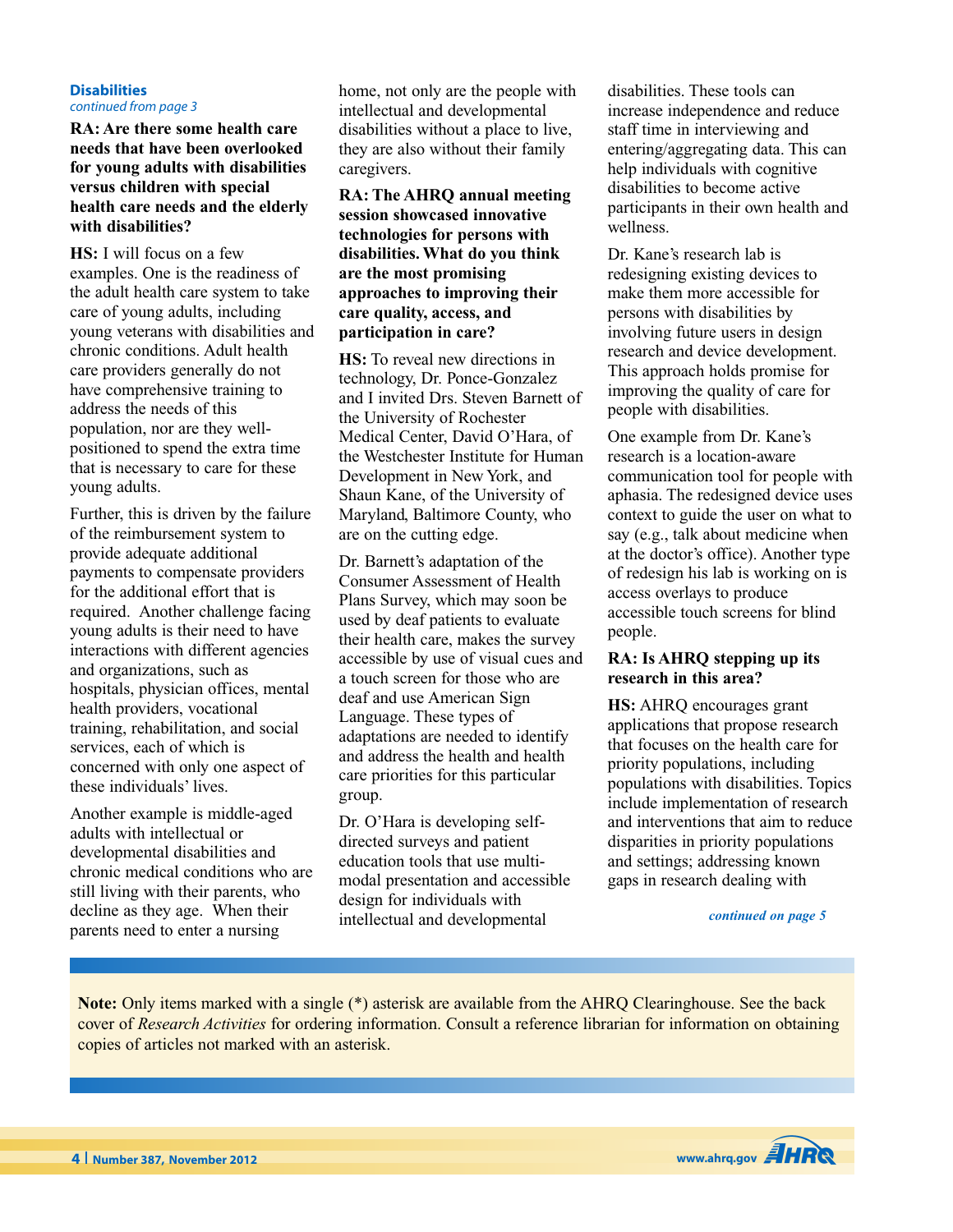#### **Disabilities**

*continued from page 4*

priority populations; development of methods to improve outcomes for priority populations in AHRQsponsored research; and research on crosscutting issues involving multiple priority population groups and settings (for example, children with disabilities, women with disabilities, racial and ethnic minorities with disabilities, people with disabilities receiving care in rural areas, etc).

**RA: Finally, what should clinicians and the health care**

### **system do differently to better serve this population?**

**HS:** As Helen Keller said, "Science may have found a cure for most evils, but it has found no remedy for the worst of them all—the apathy of human beings." I am not saying clinicians are apathetic. Far from it. They want to do the best for each patient. However, the health care system has not adequately trained them to care for people with disabilities in a patientcentered manner that respects the whole person.

The health care system needs to change the way it views people

with disabilities. Health care professionals in all types of facilities must understand disability as more complex than physical, cognitive, or emotional dysfunction. A new model must be envisioned that takes into account the range of barriers to care for these patients. These barriers include environmental, architectural, logistical, societal, and cultural. **■**

**Editor's note:** You can view the Evidence-based Practice Report on measuring the outcomes of care for people with disabilities at www.effectivehealthcare.ahrq.gov.

### *Patient Safety and Quality*

# **Many hospitalized children receive numerous medications,raising potential safety concerns**

In the hospital setting, the efficacy and safety of many pediatric medications have not been well established, and much of their use is for off-label indications. A new study reveals that many hospitalized children are receiving a substantial number of drugs. This use is a concern, given that exposure to multiple medications has been linked to a greater risk of drug reactions in adult patients in intensive care units and other settings.

The researchers examined pediatric drug use at 411 general hospitals and 52 children's hospitals, representing nearly one-fifth of all pediatric hospitalizations across the United States. They found that the most common generic drugs and therapeutic agents to which children were exposed included intravenous fluids; analgesics such as the narcotics fentanyl and morphine; the antipyretics/analgesics acetaminophen and ibuprofen; and anti-infective agents such as ampicillin, gentamicin, and cephalosporins.

> Also common were anesthetic agents such as lidocaine and propofol and gastrointestinal drugs such as ranitidine, ondansetron, and metoclopramide.

> > On the first day of hospitalization in children's

hospitals, patients younger than 1 year at the 90th percentile of daily exposure to distinct medications received 11 drugs and patients 1 year or older received 13 drugs; in general hospitals, 8 and 12 drugs, respectively. By the seventh hospital day in children's hospitals, patients younger than 1 year at the 90th percentile of cumulative exposure to distinct medications had received 29 drugs, and patients 1 year or older had received 35; in general hospitals, 22 and 28 drugs, respectively.

The researchers caution that the level of polypharmacy among hospitalized children raises patient safety concerns, given the relationship between polypharmacy and adverse drug events already documented among adults in hospital settings. This study was supported by a grant to the University of Pennsylvania Center for Education and Research on Therapeutics (CERT) by the Agency for Healthcare Research and Quality (HS17991). For more information on the CERTs program, go to www.certs.hhs.gov.

See "Prevalence of polypharmacy exposure among hospitalized children in the United States" by Chris Feudtner, M.D., Ph.D., Dingwei Dai, Ph.D., Kari R. Hexem, M.P.H., and others in the January 2012 *Archives of Pediatrics* 166(10), pp. 9-16. **■** *MWS*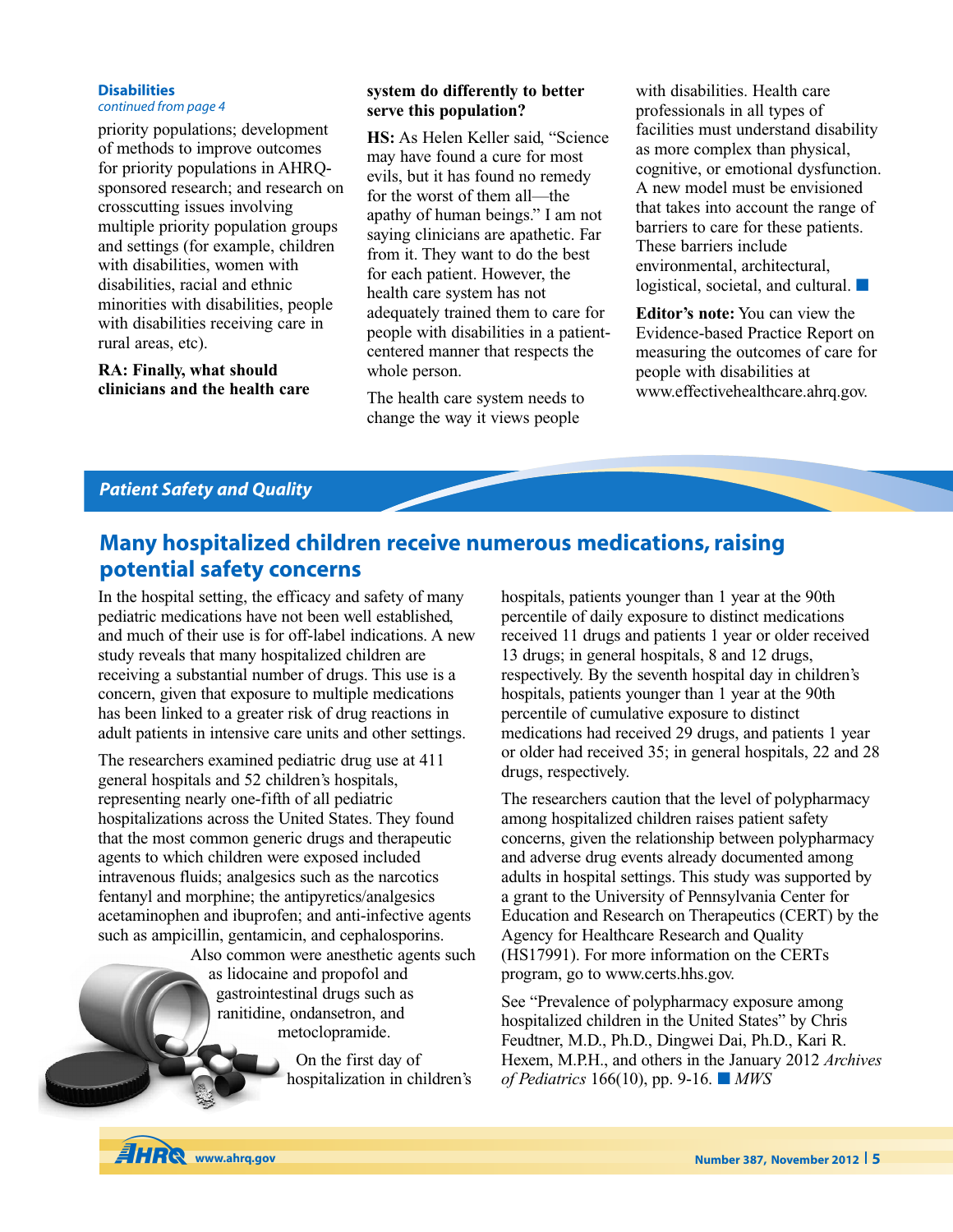## **Seniors learn some things from prescription drug advertisements, but can also be misled**

Direct-to-consumer advertising (DTCA) of prescription drugs to consumers is currently only permitted in the United States and New Zealand, where it remains controversial. Proponents of DTCA claim that advertisements help inform consumers and facilitate their involvement in clinical decisions about prescription drugs. A study examined 15 seniors' perceptions of 9 television ads to understand how the ads might help consumers make informed decisions about prescription drugs.

Four themes emerged from the interviews of the 15 seniors: (1) awareness of medications was increased, (2) information was

missing or misleading and drugs were often perceived as more effective than evidence would suggest, (3) most seniors were more strongly influenced by personal or vicarious experience with a drug and by their physician—than by DTCA, and (4) most seniors were circumspect about the information in commercial DTCA.

The researchers concluded that there was some potential for benefit from DTCA, but there were also critical shortcomings of the current ad format. They identified several ways in which advertisements could be improved to better facilitate informed decisionmaking, such as inclusion of the importance of

lifestyle changes in the ads, and legislative action to improve utility of DTCA. They also recommended comprehensive counseling by physicians prior to prescribing new drugs to patients to clarify any misperceptions. This study was supported by the Agency for Healthcare Research and Quality (T32 HS00046).

See "Seniors' perceptions of prescription drug advertisements: A pilot study of the potential impact on informed decision making" by Jerry L. Grenard, Ph.D., Visith Uy, B.S., Jose A. Pagan, Ph.D., and Dominick L. Frosch, Ph.D., in *Patient Education and Counseling* 85, pp. 79-84, 2012. **■** *MWS*

### *Chronic Disease*

### **Diabetes substantially affects school dropout rates and wages**

Diabetes affects more than 23 million people, or just under 8 percent of the United States population. Diabetes rates continue to rise along with growing rates of obesity. The impact of the disease is immense, reveals a new study by two Yale University researchers. For example, it found that the high school dropout rate was 6 percentage points higher among students with diabetes than those without the disease. Also young adults with diabetes who have one or more parents with diabetes have a reduced likelihood of attending college by four to six percentage points, even after controlling for the child's health status. What's more, a person with diabetes can expect to lose more than \$160,000 in wages over his or her working life, compared to a peer without the disease.

The researchers call for in-school screening for whether the impact of diabetes on individual learning and performance begins before classic signs of clinical diabetes appear. They used data from the National Longitudinal Study of Adolescent Health from 1994– 1995, 1996, 2001–2002, and 2008 (when respondents were an average of nearly 30 years). They measured the

educational and labor-market outcomes for the young adult population with diabetes.

Prior estimates place the total lifetime costs to society at between \$243,000 and \$388,000 per high school dropout. Increasing the dropout rate by 5 percentage points for the 570,000 young people with diabetes suggests a predicted increase of nearly 30,000 high school dropouts because of diabetes. That results in an estimated overall cost to society of \$7–11 billion during the dropouts' lifetimes. The researchers note that prevention, especially for children, might take on a renewed urgency for parents and other stakeholders once they become aware of how soon the effects of diabetes emerge and how profound the impact is later in life. This study was supported by the Agency for Healthcare Research and Quality (HS17589).

See "Diabetes's 'health shock' to schooling and earnings: Increased dropout rates and lower wages and employment in young adults" by Jason M. Fletcher, Ph.D., and Michael R. Richards, M.D., in *Health Affairs* 31(1), pp. 27-34, 2012. **■** *MWS*

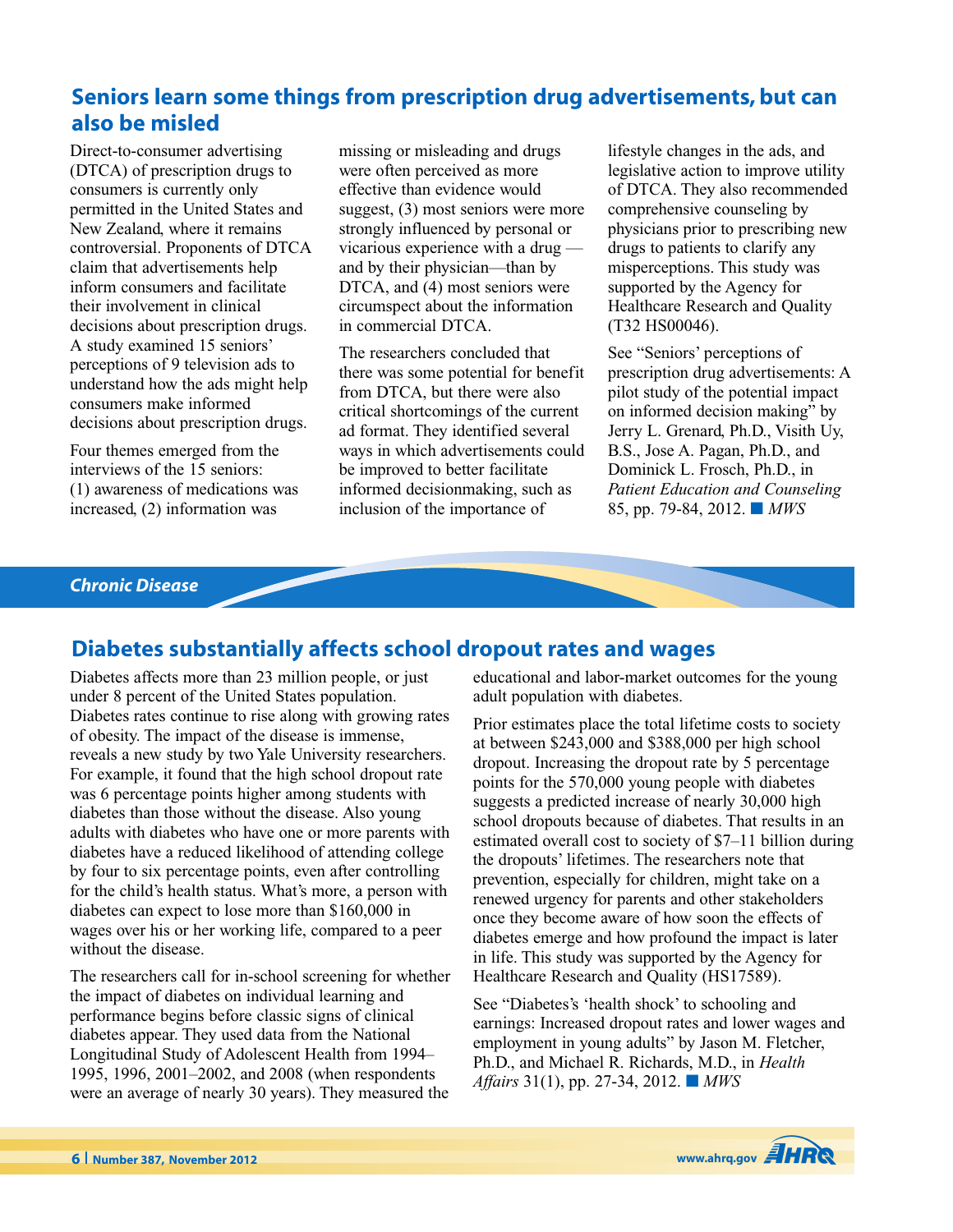## **Gaps in insurance coverage linked to less receipt of preventive services by patients with diabetes**

Patients in safety-net clinic settings may receive care regardless of insurance status. However, continuity of insurance coverage can make a difference in whether optimal care is received. During coverage gaps, it is likely that patients delay getting preventive care until securing insurance coverage again. In fact, a new study reveals that patients with diabetes who have gaps in coverage, regardless of the duration of the gap, receive less diabetes preventive care than their continuously insured counterparts.

A team of researchers investigated whether the amount of time with insurance coverage had a doseresponse relationship with the likelihood of receiving diabetes preventive care over a 3-year study period among patients treated at

safety-net clinics. They found no evidence of a relationship with increasing duration of coverage, nor of a threshold amount of partial coverage, associated with better receipt of care. In almost all cases, those insured for 1 percent to 99 percent of the study period received services less often than the continuously insured, with no pattern of differences in receipt of care.

Clinical preventive services included in the study were lowdensity lipoprotein screens, influenza vaccinations, HbA1c screens (a test for blood-glucose level), and microalbumin screens (to detect diabetes-related kidney damage). All of these tests are recommended to be done annually for patients with diabetes. The study group consisted of 3,384

adults with diabetes—711 were partially insured (covered for 1 to 99 percent of the 3-year study period), 909 had no coverage, and 1,764 were continuously insured. The researchers concluded that persons in vulnerable populations need both access to primary care and continuous insurance coverage. This study was supported in part by the Agency for Healthcare Research and Quality (HS16181).

See "Receipt of diabetes preventive care among safety net patients associated with differing levels of insurance coverage" by Rachel Gold, Ph.D., Jennifer E. DeVoe, M.D., D.Phil., Patti J. McIntire, B.A., and others in the January-February 2012 *Journal of the American Board of Family Medicine* 25(1), pp. 40-49. **■** *MWS*

# **Self-monitoring of blood pressure along with nurse counseling leads to greater blood pressure control**

High blood pressure (HBP) remains a major public health concern both in the United States and worldwide. Since managing HBP is often a lifetime effort, it is important to find effective ways to improve both self-care skills and motivations for individuals with HBP. A community-based lifestyle modification program using telephone-transmitted self-monitoring BP technology and nurse-led counseling more than doubled the percentage of people maintaining BP control (from 30 to 73 percent) during an initial 3 month education period. This control was sustained and even improved during a 12-month followup period, according to a new study.

In addition, the more-counseled group improved their BP and psychosocial outcomes more than the lesscounseled group. The authors point out that maintaining optimal BP over time directly leads to

declines in stroke and coronary artery disease incidence and mortality. The study population consisted of 359 middle-aged (40–64 years) Korean immigrants who completed a 15-month intervention. The intervention consisted of 6 weeks of behavioral education followed by home telemonitoring of BP and bilingual nurse telephone counseling for 12 months. This study was supported by the Agency for Healthcare Research and Quality (HS13160).

See "Teletransmitted monitoring of blood pressure and bilingual nurse counseling-sustained improvements in blood pressure control during 12 months in hypertensive Korean Americans" by Miyong T. Kim, Ph.D., Hae-Ra Han, Ph.D., Haley Hedlin, Ph.D., and others in the *Journal of Clinical Hypertension* 13, pp. 605-612, 2011. **■** *MWS*

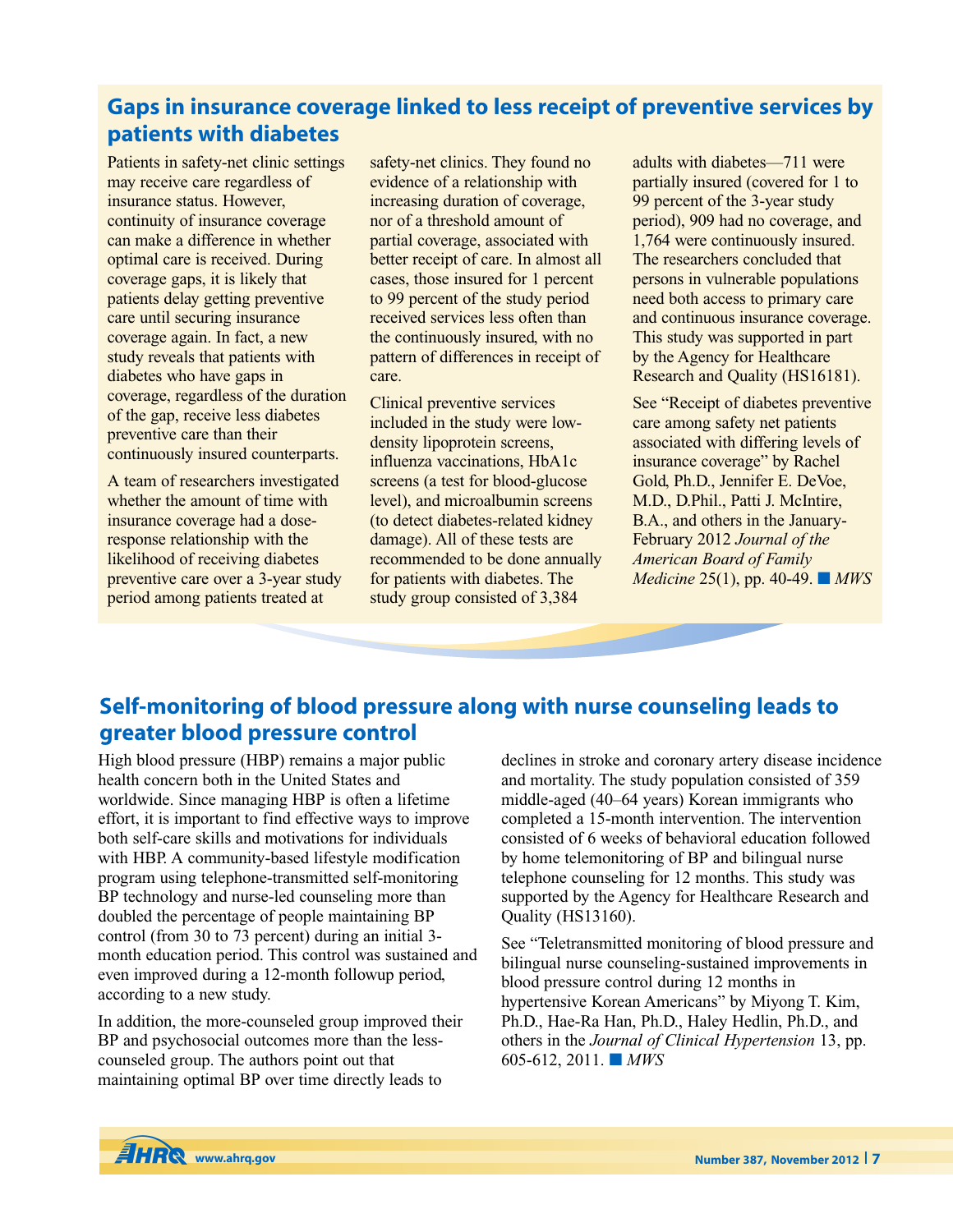# **Breathing retraining techniques may help adult asthma**

Certain behavioral approaches to treat asthma may improve asthma symptoms or reduce use of quickrelief medication in motivated adults with poorly controlled asthma, concludes a new report. The evidence-based review from AHRQ's Effective Health Care Program notes that asthma is a chronic condition of the airways characterized by the complex interaction of underlying inflammation, bronchial (airway) hyper-responsiveness, and airway obstruction.

In 2009, the estimated prevalence of asthma in the United States was 8.2 percent, which represents 24.6 million adults and children. Poorly controlled asthma is associated with increased health care use, decreased quality of life, and significant activity limitations. In

the United States, the projected annual cost (direct and indirect) of asthma in 2010 was estimated to be over \$20 billion.

Moderate evidence suggests that, for adults with poorly controlled asthma, hyperventilation-reduction breathing techniques can improve symptoms and may reduce reliever medication use over 6 to 12 months, with no known harmful effects compared to other breathing techniques. However, these techniques were not found to improve lung (pulmonary) function when compared to no intervention. Programs that included 5 or more hours of contact and that also offered interventions beyond breathing retraining or advice were more likely to be effective than no intervention. Patients considering

these treatments should not alter asthma medication before discussing their options with their clinician.

The report's findings can be found in

the research review *Breathing Exercises and/or Retraining Techniques in the Treatment of Asthma*: *Comparative Effectiveness.* To access this review and other materials that explore the effectiveness and risks of treatment options for various conditions, visit the Effective Health Care Program Web site at www.effectivehealthcare.ahrq.gov. **■**

## **Patient decision aids can reduce uncertainty in decisions about whether to undergo total knee replacement**

Total knee arthroplasty (TKA) is a serious medical procedure that results in substantial pain relief and functional improvement for the patient. Despite its benefits, TKA is not without risks and, since it is an elective procedure, patients with advanced knee osteoarthritis must carefully weigh potential benefits and risks. A new study found that certain patient decision aids can reduce the level of uncertainty or "decisional conflict." Researchers tested three types of patient decision aids in a group of patients with knee osteoarthritis (OA) who were considering TKA. They examined scores on a decisional conflict scale ranging from 0 (no conflict) to 100 (most conflict).

They found a 21-point reduction in decisional conflict in the group receiving a video booklet compared with two other groups receiving the video booklet plus the adaptive conjoint analysis (ACA) tool (14-point

reduction) or an educational booklet on OA management (10-point reduction).

ACA is a specific type of analysis to describe patient preferences and values affecting decisionmaking in rheumatic conditions. ACA collects and analyzes preference data using an interactive computer program that uses an individual respondent's answers to update and refine questions through a series of paired comparisons. One reason why participants who used both the videobooklet and the ACA did not experience a reduction in decisional conflict may have been fatigue (doing both took an average of 2 hours compared to 1 hour for the videobooklet alone).

Another reason may have been the cognitive rigor of the ACA, which could have reduced clarity about the

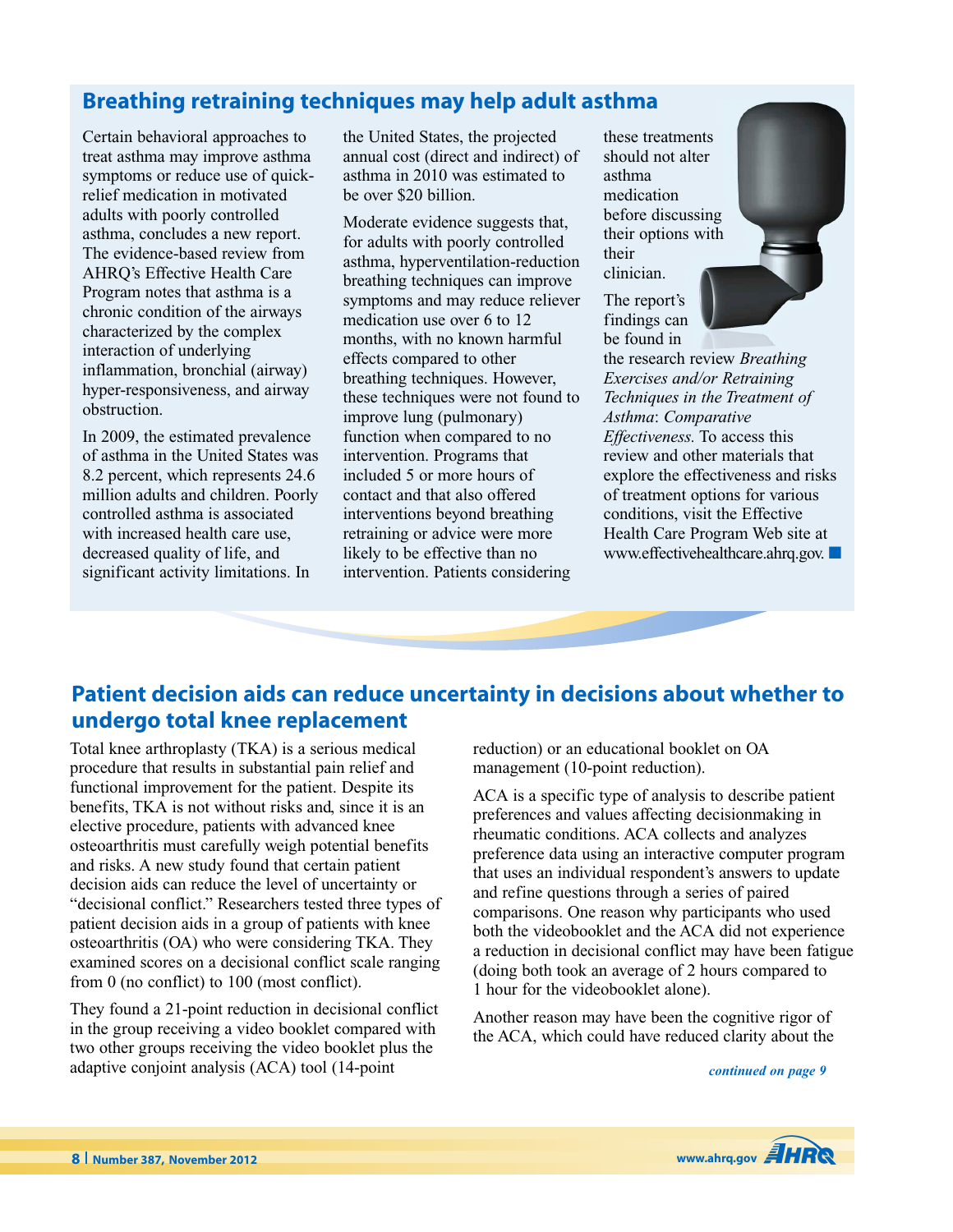### **Total knee replacement**

*continued from page 8*

decision, increasing uncertainty. The 208 participants were more than 55 years of age, mostly female, and with a high prevalence of obesity—characteristics that are representative of patients with knee OA. This study was supported by the Agency for Healthcare Research and Quality (HS16093).

See "Impact of educational and patient decision aids on decisional conflict associated with total knee arthroplasty" by Sofia de Achaval, M.S., Laina Fraenkel, M.D., Robert J. Volk, Ph.D., and others in the February 2012 *Arthritis Care & Research* 64(2), pp. 229-237. **■** *MWS*

# **Radiation therapy linked to dry mouth in elderly patients with head and neck cancers**

Head and neck cancer (HNC) may be treated by a combination of radiation therapy (RT) and chemotherapy, in addition to surgery. A common side effect associated with RT for tumors arising in the head and neck region is xerostomia (dry mouth), a potentially serious post-treatment complication that can affect speech, chewing, and swallowing and lead to gum infections, cavities, and loss of teeth. A new study found that patients receiving RT either with or without chemotherapy had a higher cumulative incidence of developing xerostomia than those who had neither RT nor chemotherapy (5.6 percent and 3.8 percent, respectively vs. 0.5 percent), according to a team of Texas-based researchers.

The risk of xerostomia was regardless of tumor stage at presentation, anatomic primary tumor site, and whether primary cancer treatment included surgery. It was higher in some subgroups of patients, namely in women with distant stage disease or in those with poorly differentiated localized tumors. The risk of xerostomia was lower in patients 80 years or older with the anatomic tumor site at the salivary gland.

The risk of xerostomia reported in this study was lower than in other studies. The researchers believe this was possibly due to patients with minor degrees of xerostomia not reporting symptoms to their providers. Another factor may be that the occurrence of xerostomia

for purposes of this study required that it be reported on at least two different occasions. The study included 10,397 elderly men and women insured by Medicare who were diagnosed with HNC. The study was supported by the Agency for Healthcare Research and Quality (HS16743).

See "Risk of xerostomia in association with the receipt of radiation therapy in older patients with head and neck cancer" by Chih-Chin Liu, M.S., Rui Xia, M.S., Ashleigh Gudanolo, M.D., and others in the *American Journal of Therapeutics* 18, pp. 206-215, 2011. **■** *MWS*

### *Emergency Care*

## **Helicopter transport to trauma centers improves patient survival over ambulance transport**

Despite having more serious injuries, patients transported to level-I or level-II trauma centers by helicopter had death rates comparable to those transported by ambulance (12.6 percent vs. 11 percent), found a new study. More than 50 million people in the United States are injured each year, resulting in around 169,000 deaths and a lifetime cost of \$406 billion. The impact of helicopter transport versus ground transport on trauma patient outcomes has remained the subject of debate in the field, particularly because of the higher cost and limited availability of helicopter transport.

The researchers used statistical techniques to match comparable patients transported by either helicopters or ground transportation. They found that patients transported by helicopter to level-I trauma centers had 16 percent better survival odds than those driven to

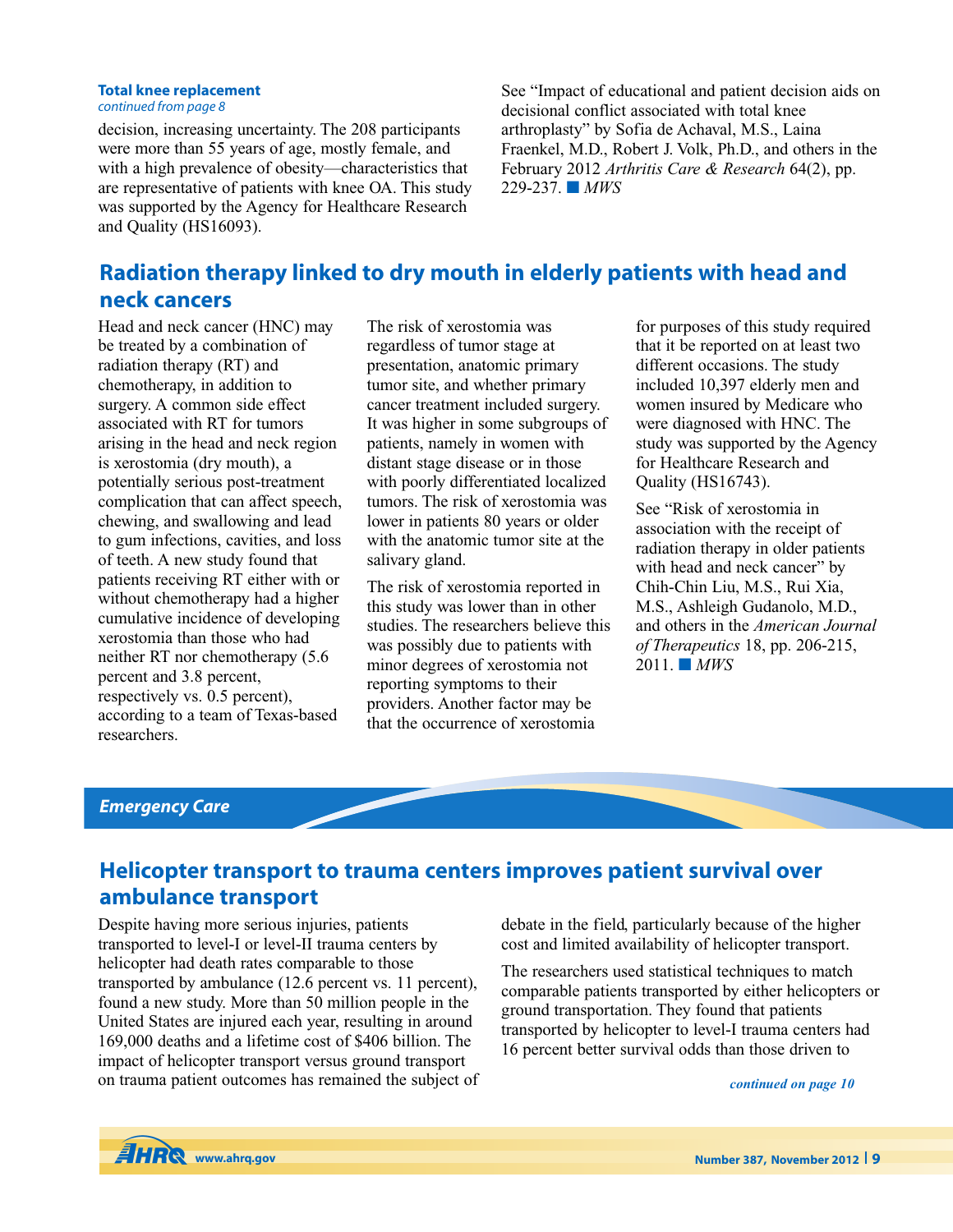#### **Helicopter transport** *continued from page 9*

level-I centers. For patients transported to level-II trauma centers, helicopter patients had 15 percent better odds of survival. Overall, 18.2 percent of helicopter patients transported to level-I centers were discharged to rehabilitation. This contrasted with the 12.8 percent of comparably hurt ambulance patients discharged to rehabilitation centers.

The researchers calculate that 65 patients would need to be transported by helicopter rather than ground vehicle to a level- I trauma center to save one life, at an estimated cost of \$325,000. The findings were based on analysis of data from the American College of Surgeons National Trauma Data Bank for 2007 through 2009. The researchers compared the survival of 61,909

patients with major trauma transported by helicopter with 161,566 patients receiving ground transportation. The study was supported in part by the Agency for Healthcare Research and Quality (HS17952).

More details are in "Association between helicopter and ground emergency medical services and survival for adults with major trauma," by Samuel M. Galvagno, Jr.,

D.O., Ph.D., Elliott R. Haut, M.D., S. Nabeel Zafar, M.B.B.S., M.P.H., and others in the April 18, 2012 *Journal of the American Medical Association* 307(15), pp. 1602-1610. **■** *DIL*

# **More hospitals with angioplasty capability have not improved access to the procedure**

The number of hospitals in the United States that offer definitive heart attack care grew by 44 percent from 2001 to 2006, but only 1 percent of the population gained timely access to that care in the same period. Tufts Medical Center researchers, led by Thomas W. Concannon, Ph.D., found that interventional angioplasty (percutaneous coronary intervention) programs grew from 1,176 to 1,695 hospitals over 5 years, while access to the procedure held steady, rising less than 1 percent from 79 percent to 79.9 percent of the population.

When heart attack symptoms begin, access to definitive care depends largely on distance to hospitals with specialized treatment capability. For patients with ST-segment elevationmyocardial infarction, timely angioplasty is better than intravenously administered clotbusting medication (fibrinolytic therapy) at reducing mortality. However, angioplasty is available only at hospitals with cardiac catheterization labs and fibrinolytic therapy remains the current standard of care in the majority of U.S. hospitals.

Study data also show that the average projected transport times to angioplasty hospitals were improved only 30 seconds by the new hospital programs. Other research has shown that angioplasty use rates have remained flat since 2001, suggesting that new programs are not meeting new emergency or

elective demand. Unanswered questions include whether the proliferation of angioplasty programs has improved outcomes through the reduction of time to treatment for previously underserved patients, or if it has worsened outcomes through reductions in procedure volumes. This study was supported in part by the Agency for Healthcare Research and Quality (HS17726).

See "A percutaneous coronary intervention lab in every hospital?" by Dr. Concannon, Jason Nelson, M.P.H., Jessica Goetz, M.P.H., and John L. Griffith, Ph.D., in *Circulation and Cardiovascular Quality Outcomes* 5, pp. 14-20, 2012. **■** *MWS*

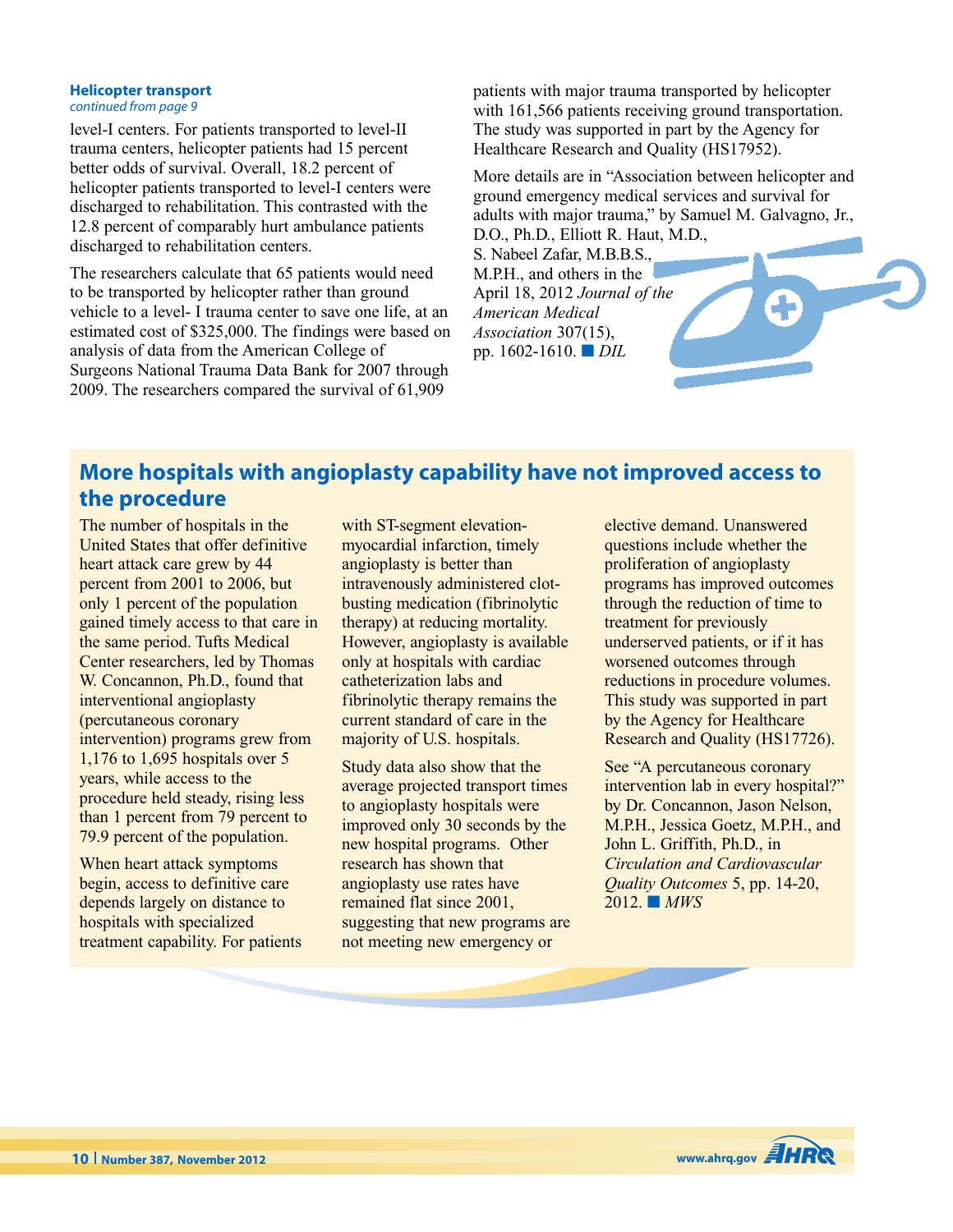# **Bariatric surgery is not linked to lower costs among individuals with diabetes**

Bariatric surgery is an obesity intervention that produces sustained weight loss and improvement in many obesity-related conditions, including diabetes. However, contradicting previous cost studies, a new study found that individuals with type 2 diabetes did not have lower health care costs after the surgery than before the surgery. The study found total mean costs were \$9,326 presurgery, \$13,400 during the first year after surgery, and \$13,644, 6 years after surgery. The cost increases in the postsurgical period were due primarily to higher inpatient and outpatient costs. There was an increase in inpatient days and a decrease in primary care and specialist visits in the postsurgery periods compared with the presurgery period.

Patients with type 2 diabetes are a third of all patients undergoing bariatric surgery. The study tracked 7,306 privately insured patients (18 to 64 years of age) who received bariatric surgery for 6 years following their surgery. The researchers point out that, even if bariatric surgery is not cost-saving among adults with diabetes, a reduction or elimination of weight-related coexisting

conditions, improved quality of life, and improved mobility may make this a valuable procedure for this group of patients.

The researchers call for more studies to determine what conditions and services increase use of health care among this group; to understand whether an increase in elective procedures (e.g., knee replacements, plastic surgery) not available to patients before surgery partially explains increased cost and utilization postsurgery; and to understand clinical determinants of postoperative costs of bariatric surgery among adults with diabetes. This study was supported in part by the Agency for Healthcare Research and Quality (Contract No. 290-05-0034).

See "Impact of bariatric surgery on health care utilization and costs among patients with diabetes" by Sara N. Bleich, Ph.D., Hsien-Yen Chang, Ph.D., Bryan Lau, Ph.D., and others in *Medical Care* 50, pp. 58-65, 2012. **■** *MWS*

## **Bundling payments reduces health care spending**

A new report from the Agency for Healthcare Research and Quality (AHRQ) found that health care spending and the use of health care services were reduced by the introduction of "bundled payments"—a system in which health care providers are reimbursed the expected cost of patient services in a single payment rather than receiving individual reimbursement for each service.

Evidence for the impacts of bundled payments on quality measures, however, was inconsistent and generally had small effects. Furthermore, the researchers found the overall evidence on bundled payments to be low, because most of the studies examined bundled payments for

single institutions and many had quality concerns.

However, according to lead researcher Peter S. Hussey, Ph.D., of the RAND Evidence-based Practice Center, the report provides policymakers some support that bundling payment is likely to be an effective strategy.

And while the method's effects on quality are less certain, the evidence does not support the worst concerns about potentially adverse effects. The report is part of AHRQ's "Closing the Quality Gap: Revisiting the State of the Science" series. For details, see *Bundled Payment: Effects on Health Care Spending and Quality* at the Effective Health Care Program Web site at www.effectivehealthcare. ahrq.gov.

In another report in this series, the Vanderbilt University Evidencebased Practice Center researchers found that, as a whole, the evidence on the effectiveness of quality improvement initiatives to specifically reduce health care disparities has not been clearly demonstrated, although they did find a few studies showing that quality improvement interventions affected health care disparities in certain disadvantaged populations. The study was led by Melissa L. McPheeters, Ph.D. For details, see *Quality Improvement Interventions To Address Health Care Disparities* at www.effectivehealth care.ahrq.gov. **■**

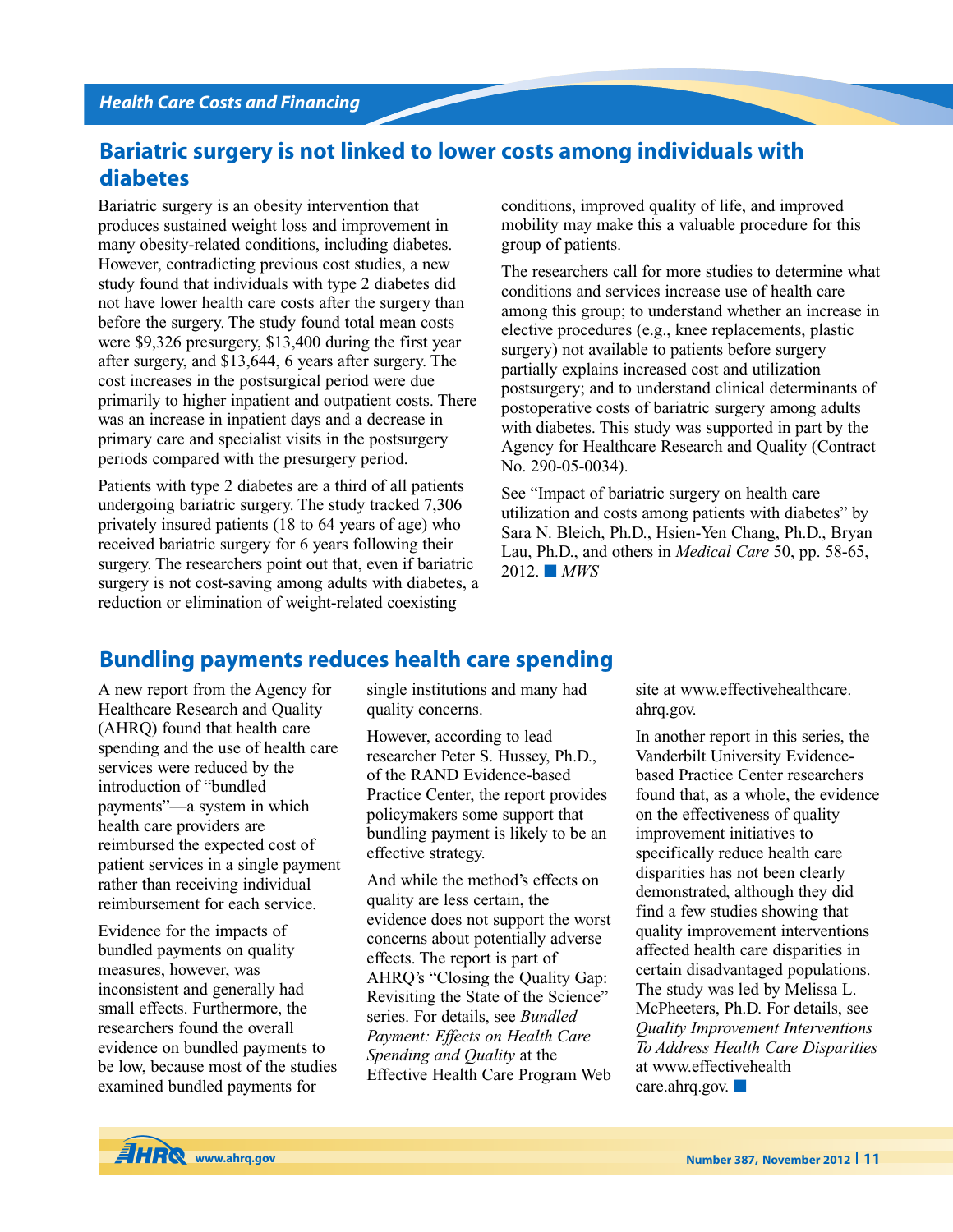# **Increased use of anesthesiologists in screening colonoscopy found to raise costs, but risks and benefits are still unknown**

The involvement of anesthesiologists in screening colonoscopies for Medicare patients more than doubled from 2001, when Medicare began paying for this service, through 2006, according to a new study. This screening test provides physicians with the ability to find and remove colon polyps before they can develop into colorectal cancer (CRC), a disease that is associated with almost 50,000 deaths annually in the United States.

Screening guidelines, issued by the Centers for Disease Control and Prevention, recommend a colonoscopy every 10 years in patients over age 50 as one of several effective screening techniques for identification of CRC or treatable precancerous polyps in persons without symptoms.

In the past, a combination of midazolam and an opioid have been used to sedate patients undergoing screening colonoscopy, but an increasing number of patients are being sedated with propofol, a drug typically administered by an anesthesiologist. The researchers conducting the study analyzed Medicare payments for screening colonoscopy for a sample of  $16,268$ Medicare patients without a history of CRC over a 5 year period. They found that the involvement of anesthesiologists in screening colonoscopy grew from 11.0 percent of these procedures in 2001 to 23.4

percent in 2006. Screening procedures performed by a surgeon were most likely (24.2 percent) to involve an anesthesiologist, compared with 18.0 percent for those done by gastroenterologists, and 11.3 percent when done by primary care providers.

The average cost for a screening colonoscopy performed with and without the involvement of an anesthesiologist was \$678.30 versus \$575.20. Based on their findings, the researchers recommend that a new analysis be done to calculate the incremental costeffectiveness per life saved by current recommendations for screening colonoscopy.

Their findings were based on data on patients not diagnosed with cancer from the Surveillance, Epidemiology, and End Results-Medicare database for 2001 through 2006. The study was funded in part by the Agency for Healthcare Research and Quality (HS17624).

More details are in "Anesthesiologist involvement in screening colonoscopy: Temporal trends and cost implications in the Medicare population," by Vijay S. Khiani, M.D., Pamela Soulos, M.P.H., John Gancayco, M.D., and others in the January 2012 *Clinical Gastroenterology and Hepatology* 10(1), pp. 58-64. **■** *DIL*

### *Child/Adolescent Health*

### **Hospitalizations for kids with inflammatory bowel disease are frequent and costly**

Inflammatory bowel disease (IBD), which includes Crohns disease (CD) and ulcerative colitis (UC), are chronic conditions that are often debilitating. For children affected by IBD, hospitalizations are frequent and costly, reveals a new study. Researchers at Cincinnati Children's Hospital Medical Center analyzed data from the 2006 Kids' Inpatient Database, which includes

information on hospitalizations for IBD in children and adolescents aged 20 years and younger.

The data encompass 3,739 hospitals from 38 States. The researchers looked at the length of hospital stay and accompanying charges. They also looked at patient demographics, insurance type, hospital characteristics, and illness severity.

Out of 10,777 IBD-related pediatric hospital visits, 6,599 were for CD and 4,178 were for UC. The average length of stay was 5.63 and 6.66 days, respectively. The total costs were \$66.3 million for CD and \$48.6 million for UC. Older adolescents (aged 16 to 20 years) had the highest number of IBD admissions. On the other hand,

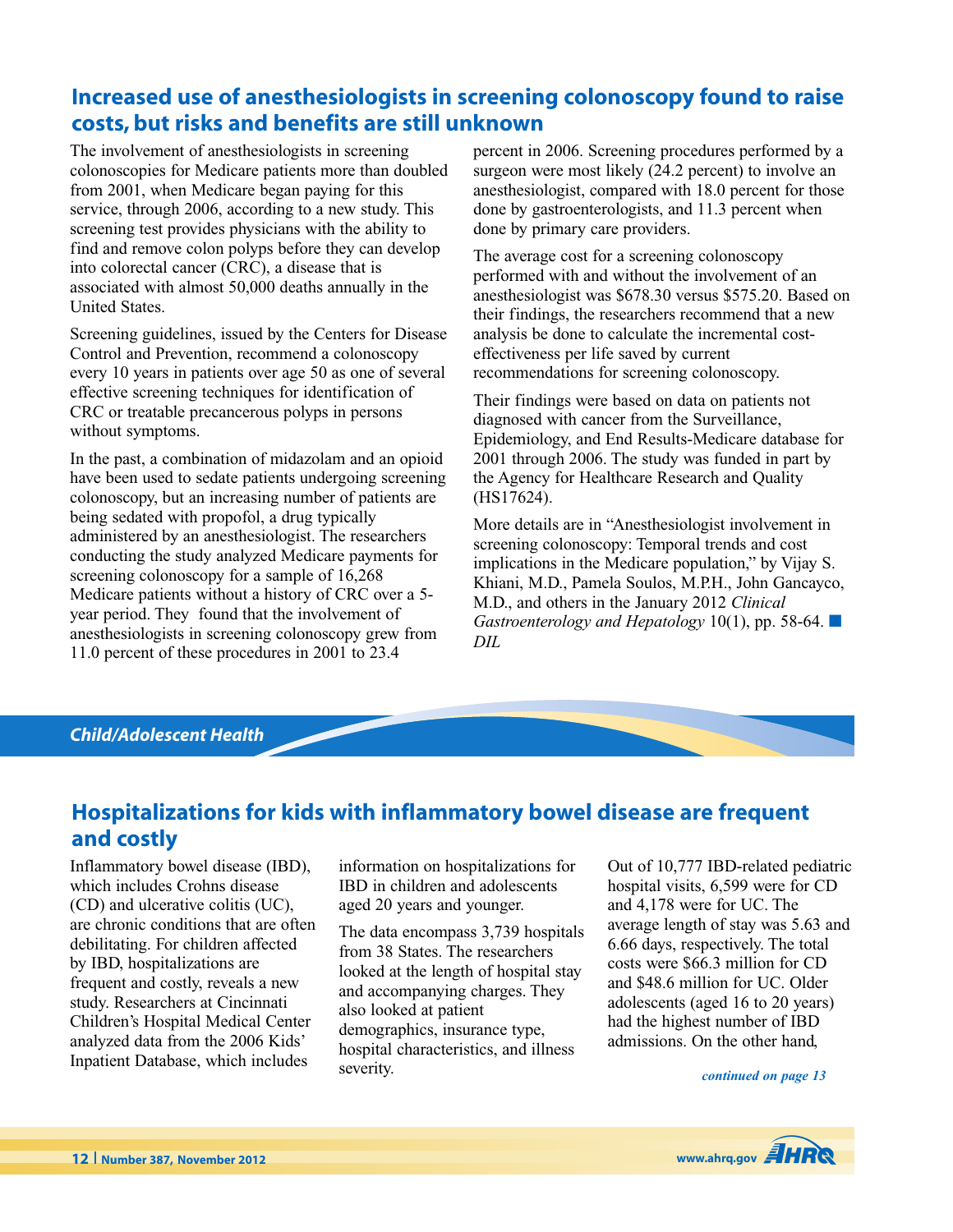#### **Inflammatory bowel disease** *continued from page 12*

younger patients (up to 5 years old) had the highest average length of stay and highest average cost for CD. In the case of UC, younger adolescents (aged 11 to 15 years) had the highest average length of stay and cost.

Costs for IBD were higher in the West and Northeast and slightly higher for Medicaid patients. Other factors related to increasing costs

were surgery, severity of illness, and various coexisting conditions, such as alcohol abuse, coagulopathy, peptic ulcer disease/bleeding, and valvular disease. The study was supported in part by a grant from the Agency for Healthcare Research and Quality (HS16957) to the Center for Education and Research on Therapeutics (CERT) at Cincinnati Children's Hospital Medical Center. For more information on the

CERTs program, visit www.certs.hhs.gov.

See "National burden of pediatric hospitalizations for inflammatory bowel disease: Results from the 2006 kids' inpatient database," by Pamela C. Heaton, Ph.D., Namita L. Tundia, M.S., Nicole Schmidt, Pharm.D., and others in the April 2012 *Journal of Pediatric Gastroenterology and Nutrition* 54(4), pp. 477-485. **■** *KB*

# **Consolidating blood draws may help reduce blood loss in critically ill children**

Critically ill children treated in the pediatric intensive care unit (PICU) are often subjected to frequent and routine blood draws. These can lead to blood loss and anemia. A new study has identified a number of ways this blood loss can be minimized, such as use of smallvolume phlebotomy tubes and consolidating tests whenever possible.

The study looked at 63 children who were admitted to a PICU at one institution. All stayed in the ICU for more than 2 days. The researchers reviewed patients' charts to determine the type and number of lab tests performed per each blood draw. They also calculated the minimum amounts of blood needed for a particular test. The tests included blood gas, complete blood count, blood chemistry, and coagulation studies.

The number of blood draws for each child averaged 2.7 per day. Such draws accounted for an average blood volume loss of 2.5 mL per each draw and totaled 34.0 mL for each PICU stay. The blood volume drawn in excess of lab requirements was 1.4 mL per draw. This resulted in an excess of 3.6 ml per day and 23 mL for

the entire stay of the child in the PICU. These excesses represented 210 percent of the volume needed by the lab—a two fold increase—and a 110 percent overdraw.

Blood draws were more likely to be overdrawn from a central venous catheter compared to arterial and peripheral intravenous catheters. Overdraws also occurred the most for one test compared to consolidated draws for 2, 3, and 4 tests. Blood drawn for a chemistry profile had the greatest chance of being overdrawn. Recommendations for minimizing blood loss in these children include using small-volume tubes and closed system, consolidating tests, and taking advantage of adjunct monitoring to measure end-tidal CO2 and cerebral-mixed venous saturation. The study was supported in part by the Agency for Healthcare Research and Quality (T32 HS00063).

See "Identifying factors to minimize phlebotomyinduced blood loss in the pediatric intensive care unit," by Stacey L. Valentine, M.D., and Scot T. Bateman, M.D., in *Pediatric Critical Care Medicine* 13(1), pp. 22-27, 2012. **■** *KB*

# **Study questions usefulness of hospital readmission rates as marker of care quality for pediatric sickle cell disease**

Thirty-day readmission rates are gaining use in medicine as a marker of health care quality. However, the use of the 30-day readmission rate as a measure of care quality for sickle cell crisis is supported by only a few studies and debate remains about its value.

A new study assessing this measure in a large database has found that 17 percent of hospitalizations for children with sickle cell crisis result in readmission within 30 days. The Boston-based research team also found substantial variation in readmission rates among the 33 hospitals included in the study.

Older children, those treated with corticosteroids, and children hospitalized for pain were more likely to be readmitted within 30 days, while patients who received a red blood cell transfusion were less likely to be readmitted.

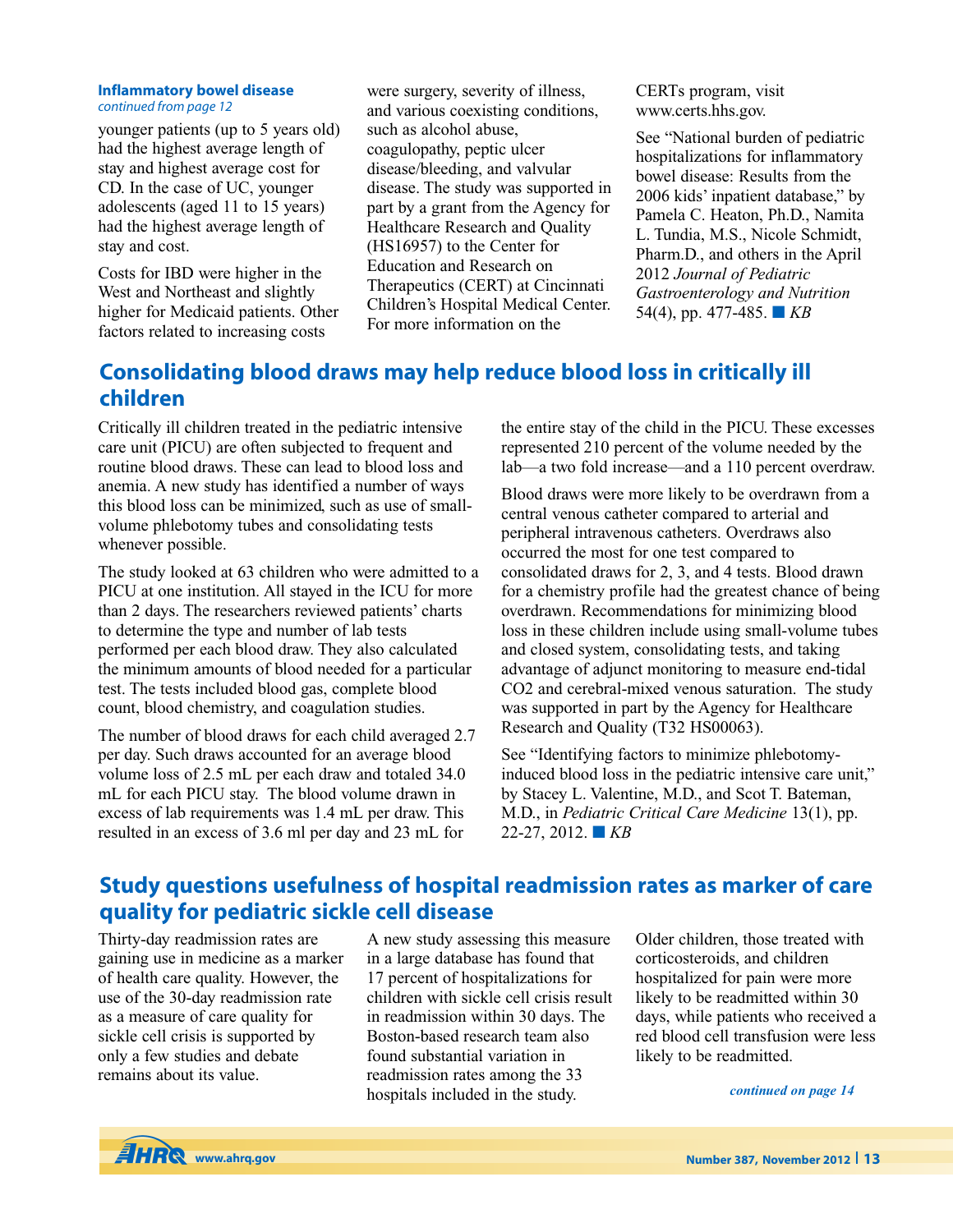#### **Sickle cell disease** *continued from page 13*

After accounting for patient clustering, almost all hospitals had a significant drop in readmission rate. This means that a small number of patients account for a disproportionate number of admissions. It also suggests that crude readmission rates do not account for these patients, whose needs for both inpatient and outpatient services are significant.

The researchers believe that if readmission rates are going to be used as a care quality marker for sickle cell disease in children, that they be adjusted for case mix and for clustering by patient, given that this is a chronic disease where the burden on the health care system is often based on a subset of patients.

The study was based on 12,104 admissions for sickle cell crisis, representing 4,762 patients among 33 hospitals over a 2.5-year period. The study was supported by the Agency for Healthcare Research and Quality (T32 HS00063).

See "Thirty-day readmission rates following hospitalization for pediatric sickle cell crisis at freestanding children's hospitals: Risk factors and hospital variation" by Amy Sobota, M.D., Dionne A. Graham, Ph.D., Ellis J. Neufeld, M.D., Ph.D., and Matthew M. Heeney, M.D. in *Pediatric Blood Cancer* 58, pp. 61-65, 2012. **■** *MWS*

# **Mother-infant interactions associated with use of health services**

Increased use of hospital and urgent care may be due to poor child health and inconsistent access to care. However, it may also reflect family characteristics, such as mother-child interactions, as a new study suggests. Mothers and children typically provide each other with cues and feedback that allow each individual to either adapt their own behavior or modify the other's behavior.

A team of researchers at the University of Rochester examined the link relating interactions between mothers and their 1-year-old infants and rates of four types of child health care encounters from birth to 2 years: hospitalizations, emergency department (ED) visits, and primary care sick-child and well-child visits in a low-income population. Better mother-child interactions, measured by a mother's responsiveness to her child, were associated with half the odds of hospitalization, 35 percent less odds of ED visits that might be prevented with appropriate primary care, and 55 percent greater odds of well-child visits.

Mothers' responsiveness to their children was measured by using an 11-item subscale from the Home Observation for Measurement of the Environment survey and children's responsiveness to their mothers was measured by the 13-item subscale of the Nursing Child Assessment Satellite Training

Survey. Other characteristics measured included maternal depression, employment, social support, income, insurance, and household density.

This study analyzed data from the control group of a previously conducted randomized controlled trial. Eligible participants were pregnant women with no previous children who were recruited at a regional obstetrical clinic primarily used by Medicaid-eligible women. The women were interviewed by trained observers when their child was 12 months old. This study was supported by the Agency for Healthcare Research and Quality (T32 HS00034 and HS17737).

See "Mother-child interactions and the associations with child healthcare utilization in low-income urban families" by Margaret L. Holland, Ph.D., Byung-Kwang Yoo, Ph.D., Helena Temkin-Greener, Ph.D., and others in Maternal and Child Health 16, pp. 83- 91, 2012. **■** *MWS*

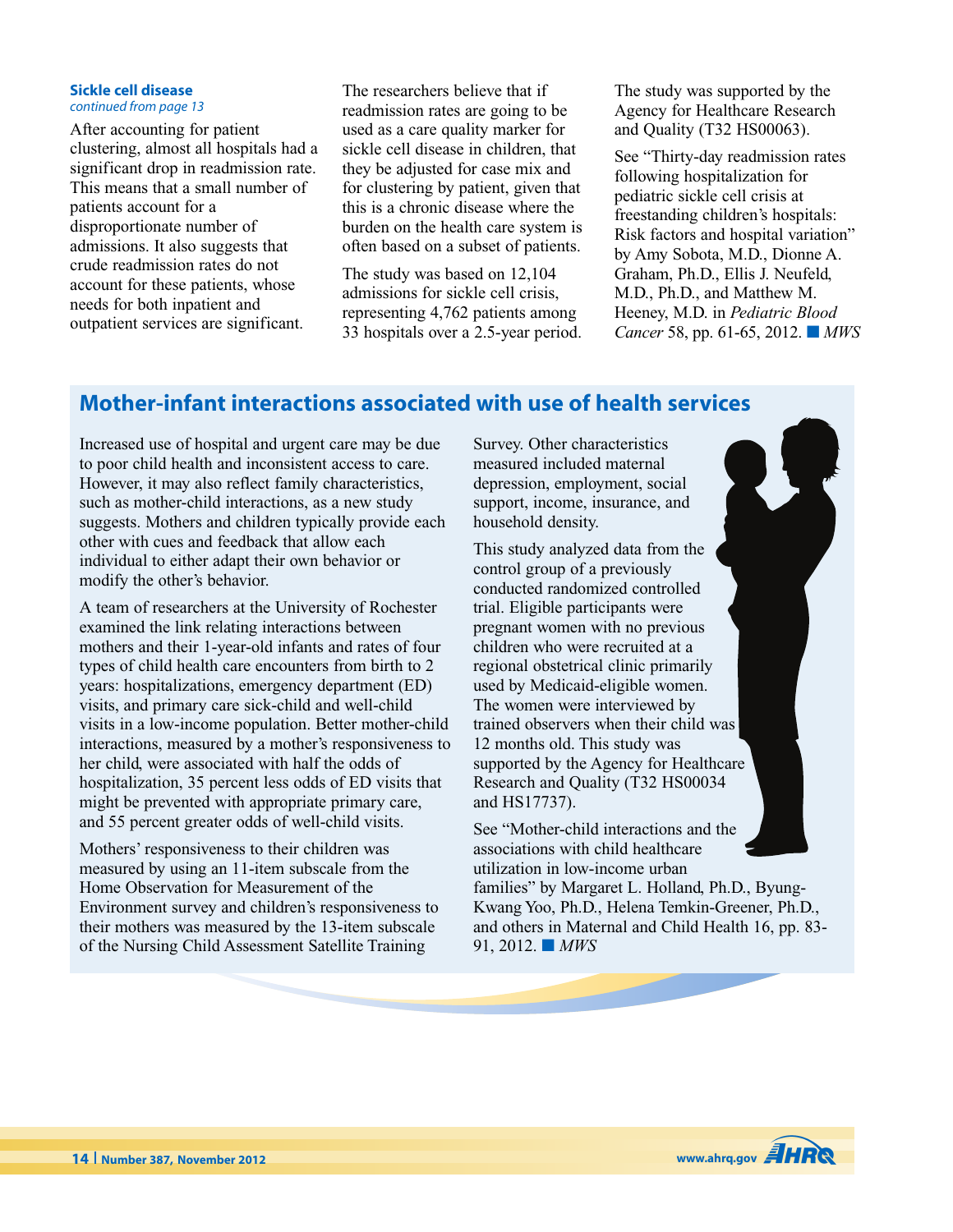# **Many black parents believe soft bedding will keep their infants safe from sudden infant death syndrome**

Creating a safe sleep environment is an important way to prevent sudden infant death syndrome. The American Academy of Pediatrics recommends using a firm, snugfitting mattress and avoiding the use of pillows, quilts, blankets, bumper pads, and soft sleep surfaces. Despite these recommendations, however, many parents continue to use soft bedding and surfaces. This is more common in black families and among parents who share beds with their infants. In fact, a new study reveals that many black parents hold the mistaken belief that soft bedding will actually keep their infant safe. In addition, confusion exists over the meaning of a firm sleep surface.

The researchers interviewed 83 black mothers, 73 in focus groups and 10 in individual interviews. Mothers of both lower and higher socioeconomic status (SES) were

included in the study. The mothers were asked about their use of blankets and bumper pads, as well as their perceptions of sleep surfaces and how such surfaces feel to their infants.

Regardless of SES or educational level, black mothers cited infant safety and comfort as the primary reasons for using soft bedding and soft sleep surfaces. Many believed that a soft environment and bumper pads would protect the baby from injury and falls. The mothers also had various perceptions of what a firm sleep surface meant.

Many believed that firm actually meant taut—that as long as a sheet was tucked tautly around a pillow or blanket, it would be okay to use these items. They also thought blankets were fine if they did not go past the shoulders of the infants or did not have holes in them, such as afghans. The researchers

conclude that more education and effective product design is necessary on the part of

manufacturers

and health care providers. The study was supported in part by the Agency for Healthcare Research and Quality (HS18892).

See "Decisions of black parents about infant bedding and sleep surfaces: A qualitative study," by Taiwo I. Ajao, M.P.H., Rosalind P. Oden, Brandi L. Joyner, B.S., and Rachel Y. Moon, M.D., in *Pediatrics* 128(3), pp. 494-502,  $2011.$  **KB** 

## **Medicare, Medicaid, and uninsured patients less likely to receive drugeluting stents than the privately insured**

Drug-eluting stents (DES) were introduced in 2003 as an improvement on bare-metal stents (BMS) often inserted during coronary angioplasty to keep open arteries that had been unblocked. DES rates for both Medicaid and uninsured patients were significantly lower than rates for the privately insured from April 2003 to December 2008 even when comparing patients treated at the same hospitals, according to a new study.

DES rates for Medicare patients were also below rates for privately insured patients. Most patients receiving coronary stents have either Medicare (52.2 percent) or private insurance (38.5 percent). Only a small percentage have Medicaid (4.9 percent) or no insurance (4.4 percent).

Differences in DES rates by payer varied over time. For example, after large gaps initially, the difference with privately insured patients narrowed to roughly 1 to 2 points for Medicaid, uninsured, and Medicare patients by the fourth quarter of 2004. But by the end of 2008, the deficit was 9.4 points for Medicaid patients and 16.5 points for uninsured patients. Differences in DES rates by payer within hospitals were much greater than those between hospitals.

The authors suggest that their findings on payer differences in DES use are consistent with evidence that hospitals seem to treat cardiovascular patients differently depending on the generosity of their

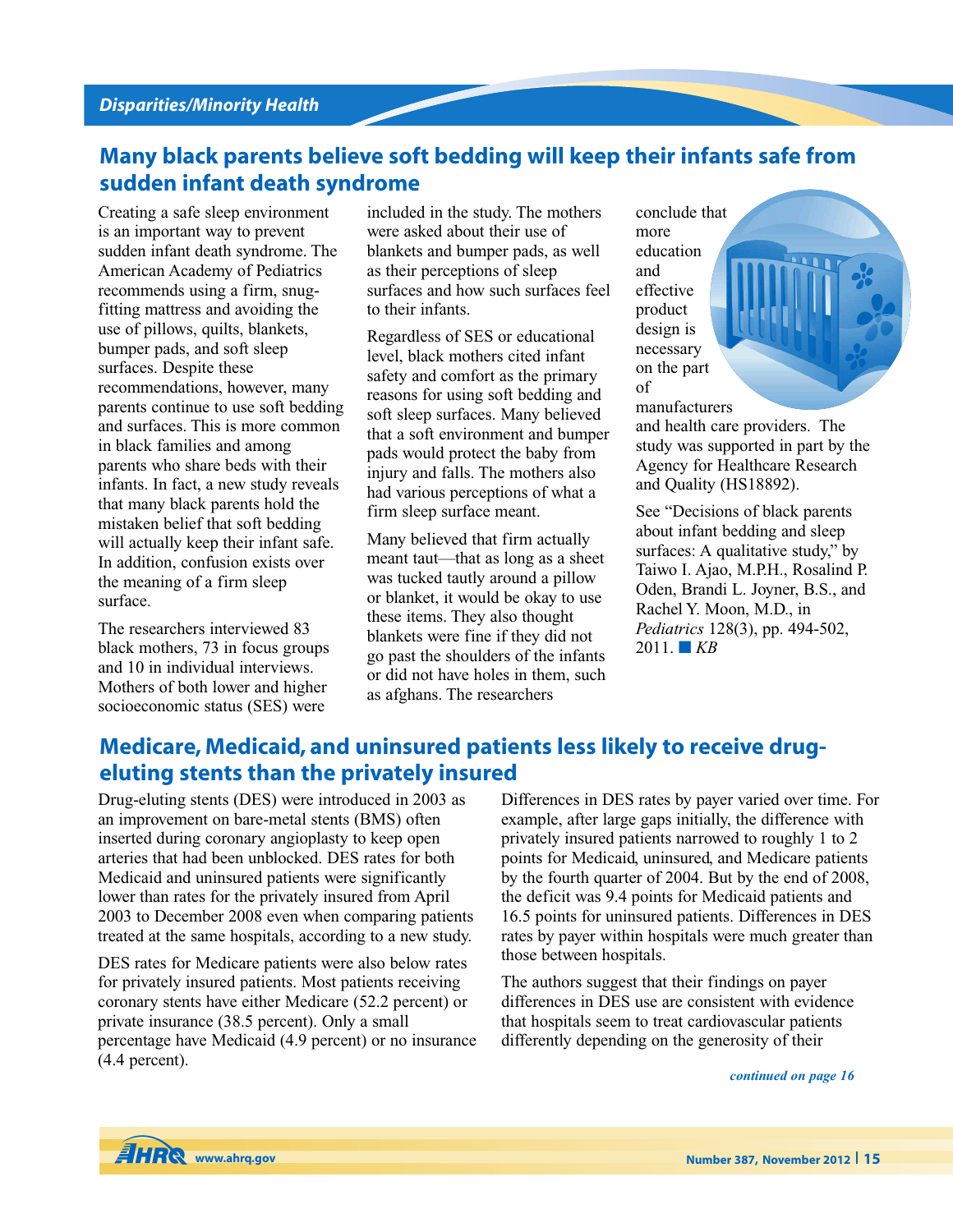### **Drug-eluting stents**

*continued from page 15*

insurance coverage. Also, hospital acquisition prices for DES have been much higher than for BMS, resulting in lower or even negative hospital profit margins for DES for all payer types. Because the margins for DES were even lower relative to BMS for Medicaid and uninsured patients, hospitals may have effectively encouraged cardiologists to concentrate on DES use among higherpaying patients, particularly during the early supply shortages. This study was supported in part by the Agency for Healthcare Research and Quality (HS18403).

See "Variations in the use of an innovative technology by payer. The case of drug-eluting stents," by Andrew J. Epstein, Ph.D., Jonathan D. Ketcham, Ph.D., Saif S. Rathore, M.P.H., and Peter W. Groeneveld, M.D., in the January 2012 *Medical Care* 50(1), pp. 1-9. **■** *MWS*

# **Studies find emotional and health problems and elevated deaths among recently released prisoners**

Two studies by Ingrid A. Binswanger, M.D., M.P.H, of the University of Colorado School or Medicine, and colleagues reveal that recently released inmates face considerable health problems and risk of early death following release from prison. The studies, supported by the Agency for Healthcare Research and Quality (HS19464), are briefly described here.

**Binswanger, I.A., Nowels, C., Corsi, K.F., and others. (2011). "From the prison door right to the sidewalk, everything went downhill. A qualitative study of the health experiences of recently released inmates."** *International Journal of Law and Psychiatry* **34, pp. 249-255.**

In this study, the researchers investigated the transition from prison to the community and its health consequences as perceived by individual prisoners. International studies have demonstrated a high risk of death after release from prison. To better understand this risk, the researchers created a conceptual model of the transitional experience focusing on four elements: (1) transitional challenges, (2) cognitive responses to these challenges, (3) emotional

elements of responses to the transition, and (4) the health behaviors and outcomes that occurred during or as a result of the transitional period.

The interviews with 29 recently released inmates from Colorado prisons revealed that the former inmates faced multiple systems challenges such as difficulties in locating jobs, places to live, and health care providers.

This struggle was combined with negative emotional reactions, which were likely contributors to poor health outcomes, including suicidality and worsened medical conditions. Health-related behavior occurred in the context of a complex life experience, with logistical problems exacerbated by emotional distress. Furthermore, a lack of medication continuity likely contributed to significant worsening in psychiatric symptoms.

The researchers recommend that correctional medical and mental health providers develop and implement structured transition plans for patients being released in consultation with the providers who will assume their care in the community.

**Binswanger, I.A., Blatchford, P.J., Lindsay, R.G., and Stern, M.F. (2011). Risk factors for all-cause, overdose and early deaths after release from prison in Washington state."** *Drug and Alcohol Dependence* **117, pp. 1-6.** To understand the epidemiology of death after release from prison, the researchers examined the risk factors for all-cause mortality, overdose mortality, and early deaths after prison release. Although high mortality rates after release from prison have been well-documented, little is known about the risk factors for these deaths. The researchers found that older age contributed to a higher risk of all-cause mortality, whereas longer incarceration time was associated with a lower risk of death.

Among recently released inmates under age 50, the danger of overdose death and death within 30 days was higher for each additional decade of age. Gender and community supervision (e.g., parole) were not significantly associated with risk of death in this study. The researchers call for intervention to reduce deaths among former inmates. **■** *MWS*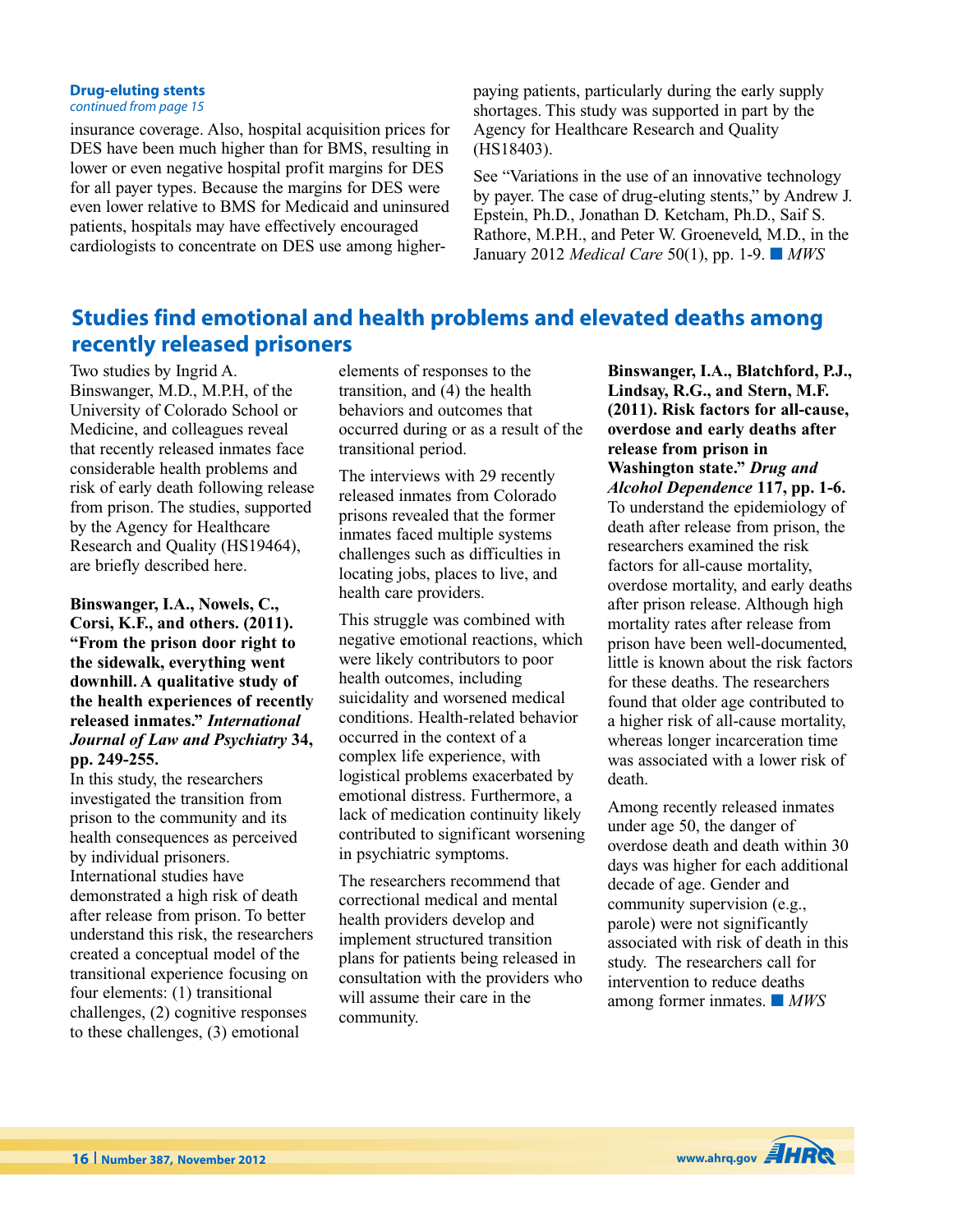# **Intensity-modulated radiation therapy for localized prostate cancer yields fewer side effects than other radiation treatments**

Men with localized prostate cancer who received intensity-modulated radiation therapy (IMRT) experienced fewer side effects than similar patients treated with two other forms of radiation therapy, according to a new study. Prostate cancer is the most common malignancy in men, accounting for more than 240,000 new diagnoses and 30,000 deaths each year. Advances in treatment technology have led to the development of newer, but more costly, treatments. For example, between 2000 and 2008, the use of IMRT rose from 0.15 percent to 95.9 percent in relation to the older technique of conformal radiation therapy (conformal RT).

The researchers compared 6,666 men who received IMRT with 6,310 who received conformal RT. The men treated using IMRT were 9 percent less likely to be diagnosed with gastrointestinal problems than those treated with conformal RT, 22 percent less likely to experience hip fracture, and 19 percent less likely to receive additional cancer therapy. However, the men treated with IMRT were 12 percent more likely to be diagnosed with erectile dysfunction.

When the researchers compared 684 men treated with IMRT and 684 treated with proton therapy, patients treated with IMRT were 34 percent less likely to be diagnosed with gastrointestinal problems, but were as likely to experience other side effects or undergo additional therapies as those treated with proton therapy. The findings were based on analysis of the National Cancer Institute's Surveillance, Epidemiology, and End Results data from 16 regional cancer registries, linked to Medicare administrative and health care claims (the SEER–Medicare database) for 2000 through 2007. The study was funded in part by the Agency for Healthcare Research and Quality (Contract No. 290-05-0040).

More details are in "Intensity-modulated radiation therapy, proton therapy, or conformal radiation therapy and morbidity and disease control in localized prostate cancer," by Nathan C. Sheets, M.D., Gregg H. Goldin, M.D., Anne-Marie Meyer, Ph.D., and others in the April 18, 2012 *Journal of the American Medical Association* 307(15), pp. 1611-1620. **■** *DIL*

### *Health Information Technology*

## **Patients treated for heart failure in the emergency department fare better if there is an electronic health record available**

When patients with heart failure are brought to an emergency department (ED) at a hospital that has electronic health records (EHRs), those with prior data in the EHR are less likely to die during hospitalization than similar patients without such data, concludes a new study. Typically, a sudden emergency such as heart failure causes a transition in care from the

community to the hospital ED without a chance for a patient to bring medical records. However, if the patient is taken to a hospital where they have been treated before, the ED providers can access the patient's EHR.

The researchers analyzed records for 5,166 patients with heart failure brought to three hospital EDs. They found that, at two EDs, patients

with prior electronic records ("internals") were 45 percent and 55 percent less likely, respectively, to die during hospitalization than those without prior records ("externals"). For these EDs, internal patients were also found to have 4.6 percent and 14 percent fewer laboratory tests performed in

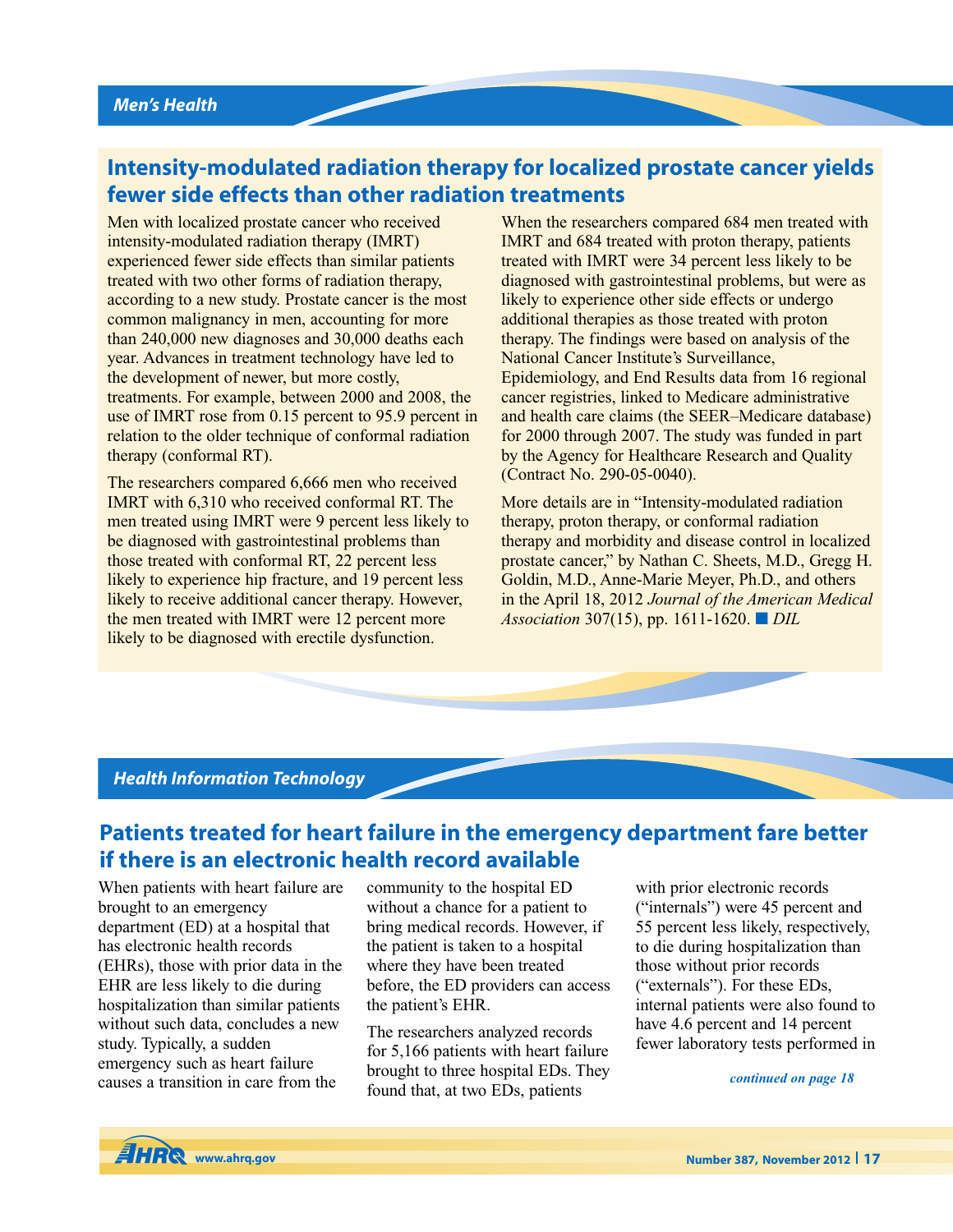#### **Electronic health records** *continued from page 17*

the ED, respectively, and received 33.6 percent and 21.3 percent fewer medications, respectively, than the external patients. Internal patients at one of these two EDs also had 63 percent lower chance of hospitalization.

The researchers found, however, that internal patients at the third ED differed from external patients only in experiencing a 32.3 percent

increase in their length of stay in the ED. The mixed results across the three settings may have been the product of differences in the EHR services deployed, the length of their deployment, and many other local contextual issues. The findings were based on a retrospective, observational study of all patients 18 years or older seen for heart failure at three selected EDs, each associated with a different health system but in the

same geographic area. The study was funded in part by the Agency for Healthcare Research and Quality (HS16155).

More details are in "The impact of electronic health records on care of heart failure patients in the emergency room," by Donald P. Connelly, M.D., Ph.D., Young-Taek Park, Jing Du, and others in the May 2012 *Journal of the American Medical Informatics Association* 19(3), pp. 334-340. **■** *DIL*

# **Electronic standing orders increase delivery of preventive services**

Implementing electronic standing orders for preventive services increased service delivery, according to a new study funded by the Agency for Healthcare Research and Quality (AHRQ). Published in *The Journal of the American Board of Family Medicine*, the study discusses how electronic standing orders, established rules that allow qualified staff to deliver certain types of care, can be used in primary care practices with an electronic health record (EHR). By checking the rules established by the standing orders against the patient's prior record of care, the EHRs were able to produce a list of necessary preventive services.

Since Americans receive only about half of all recommended preventive services, increasing

preventive service delivery is an important goal. Using their EHRs, the eight primary care practices that participated in this study developed standing orders for health screenings, immunization, and diabetes management. As a result, all of the practices improved delivery of six specific services. In addition, medical assistants' workflow and morale were optimized. To highlight the success of this initiative, AHRQ developed a video that details how this project improved service delivery, staff morale, and clinical workflow. You can view the video at http://1.usa.gov/NReVsj.

To access the study abstract, please visit PubMed at www.ncbi.nlm.nih.gov/pubmed/22956695. **■**

# **Study finds personal health records do not impact hypertension care**

Personal health records (PHRs) are growing in popularity among patients who desire to maintain control over their health and wellbeing. These systems help patients create specific profiles of their health, prescription drugs, and visits to providers. Currently, 10 percent of the public take advantage of PHRs.

However, privacy issues and access limitations remain a large concern. In fact, a new study found that few

patients with hypertension who were provided with a PHR actually used the system. Adoption of PHRs will require more education and provider intervention in order for them to have any significant impact on clinical outcomes, conclude the researchers.

They examined use of PHRs in two primary care practices in which patients of 24 providers were randomized into two groups. A group of 194 patients received a

PHR, while 252 patients received care as usual. All had a documented diagnosis of hypertension. Those in the intervention PHR group had access to educational materials, the ability to record and monitor blood pressure, secure messaging, and goal setting.

Among the patients offered the PHR, only 26 percent actually used the system frequently. Those who

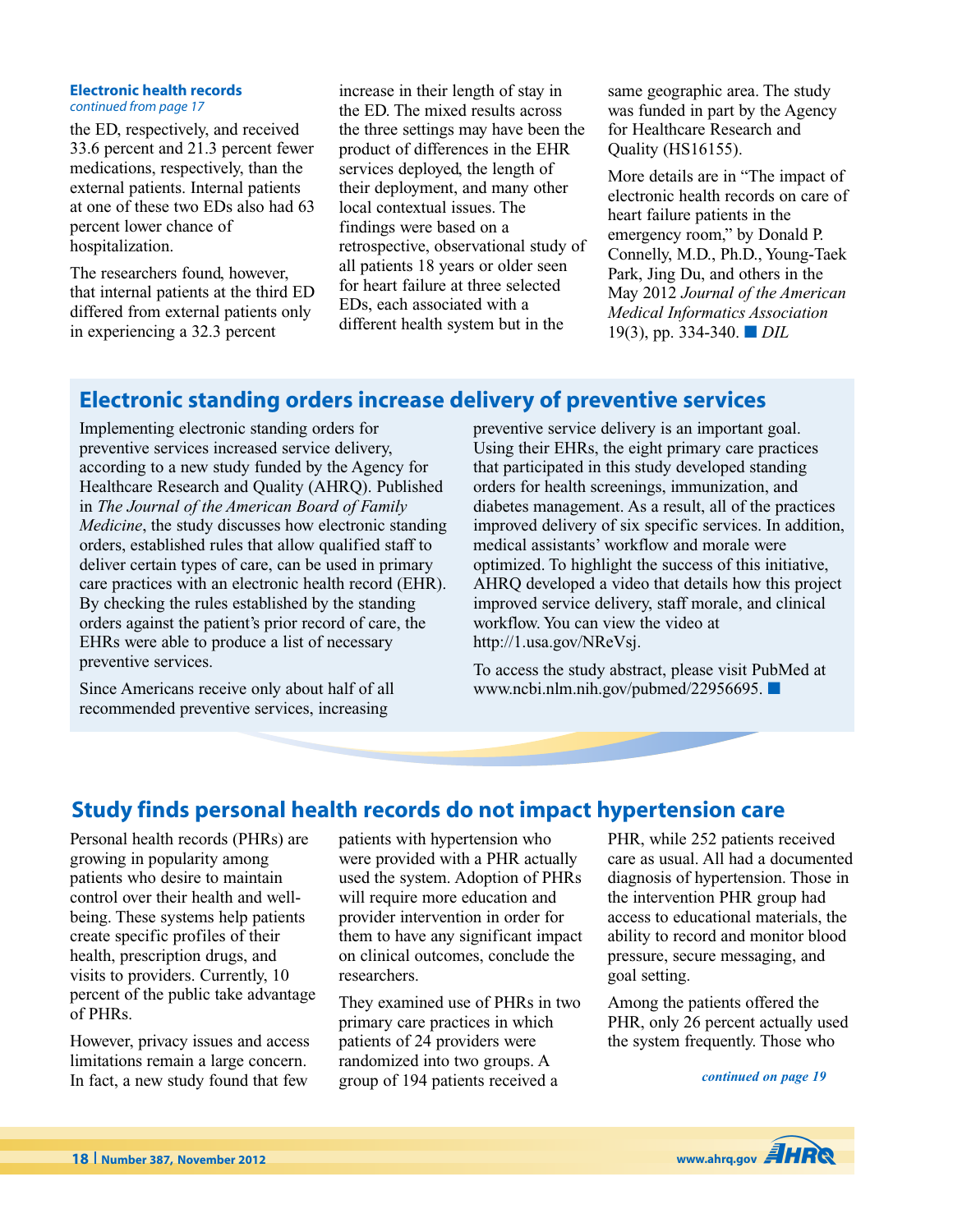### **Hypertension care**

*continued from page 18*

did use the PHR tended to be younger. Other factors associated with greater use included self-rated computer skills, higher Internet usage, and increased communication with providers.

The researchers found no impact of the PHR on blood pressure, patient activation, the patient's perceived

quality of life, or how well they used medical care. However, there was a 5.25-point reduction in diastolic blood pressure in patients using the PHR frequently. According to the researchers, more insight is needed about who is most likely to benefit from such systems and how such information can be jointly used by patients and providers to improve outcomes. The study was supported by the Agency for Healthcare Research and Quality (HS17234).

See "Personal health records and hypertension control: A randomized trial," by Peggy J. Wagner, Ph.D., James Dias, Ph.D., Shalon Howard, M.S., and others in the July-August, 2012 *Journal of the American Medical Informatics Association* 19(4), pp. 626-634. **■** *KB*

# **Physicians optimistic about potential for electronic prescribing but barriers to adoption still exist**

Electronic prescribing is growing in its use by clinicians, but physicians are wary of the burden placed by several techniques to provide security for electronic prescribing of controlled substances (EPCS), a new survey finds. The use of electronic prescribing for controlled substances was banned by the Drug Enforcement Administration prior to 2010 because of the potential for such drugs to be diverted or cause addiction.

Although controlled substances account for only 11 percent of all prescriptions, they are ordered for patients by 90 percent of prescribing clinicians. The researchers found that 43 percent of the 246 clinicians who responded to their survey already used electronic prescribing for noncontrolled drugs.

The most common issues reported about written (nonelectronic) controlled substance prescriptions were the pharmacy reporting lack of coverage by the patient's insurance (64 percent of prescribers), the patient reporting loss of a written prescription that had to be rewritten (60 percent of prescribers), or medication interactions that were unknown at the time the prescription was written (37 percent of prescribers). The researchers asked the clinicians whether proposed security measures for EPCS would likely prove to be an acceptably small, large but acceptable, or large but unacceptable burden.

Three measures were viewed as so inconvenient that about one-fourth of the clinicians reported they might not want to use EPCS for prescribing controlled medications. These included requiring a token or flash drive with the prescriber's electronic signature to be used to authenticate and send all controlled substance prescriptions (26 percent of clinicians); requiring the prescriber to keep the token in their possession at all times (35 percent); and requiring the report of a lost or stolen token within 12 hours (24 percent).

The researchers surveyed 246 clinicians who do outpatient prescribing (a response rate of 64 percent) affiliated with a regional health system in western Massachusetts. The study was funded by the Agency for Healthcare Research and Quality (HS17157). A follow up survey of prescribers 6 months after implementation of a pilot of EPCS in the same community setting has also been conducted, and is now under review.

More details are in "Prescribers' expectations and barriers to electronic prescribing of controlled substances," by Cindy Parks Thomas, Ph.D., M.S., Meelee Kim, M.A., Ann McDonald, and others in the May 2012 *Journal of the American Medical Informatics Association* 19(3), pp. 375-381. **■** *DIL*

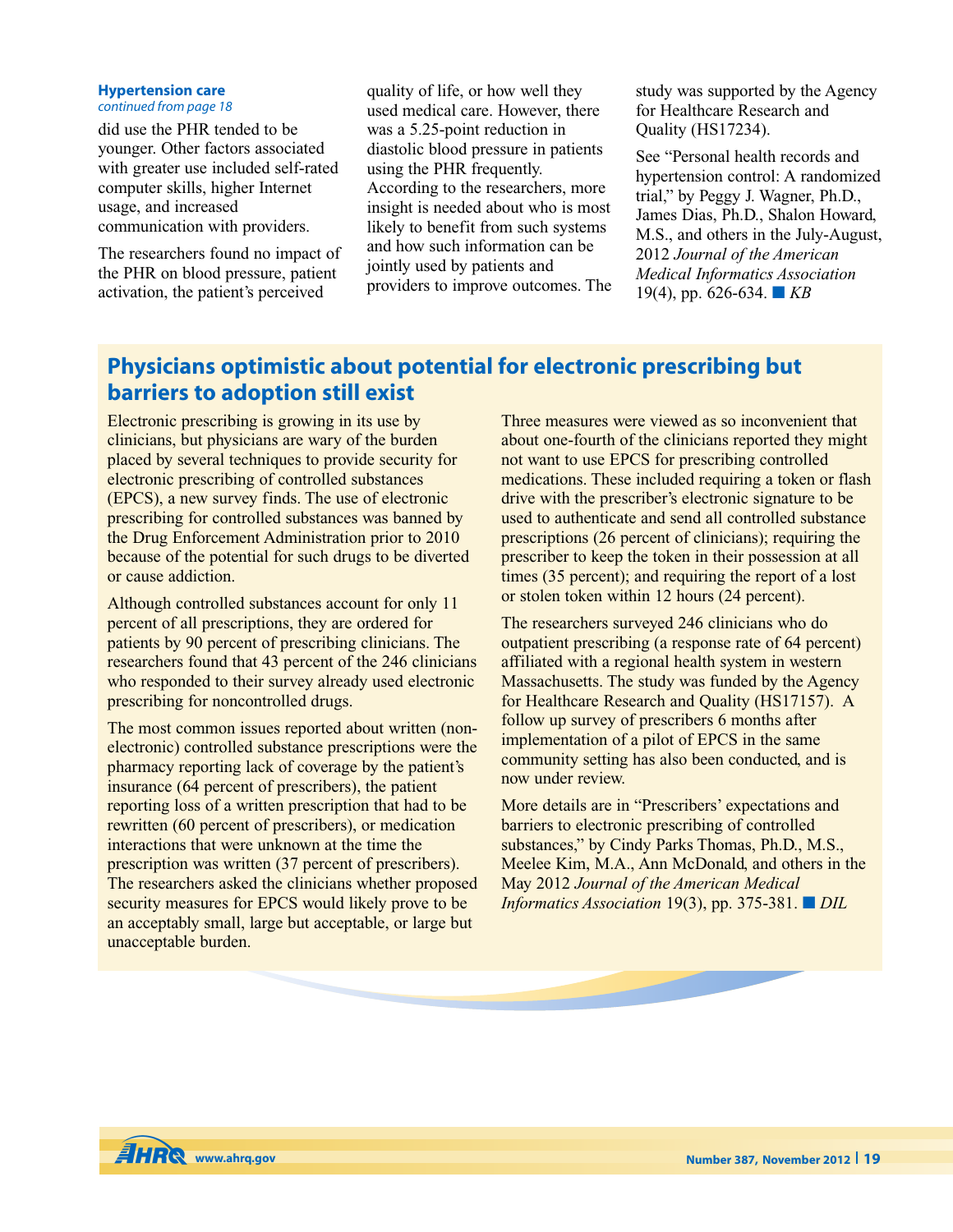# **Health information technology-supported quality improvement initiative reduces some ambulatory care disparities**

Quality improvement initiatives supported by health information technology (IT) have reduced racial disparities in ambulatory care of some chronic conditions and preventive services. However, achieving equity in areas with persistent care disparities will require more targeted, patientdirected, and systems-oriented strategies, concludes a new study.

A team of Northwestern University researchers assessed the rate of change in 17 ambulatory care quality measures following the introduction of a health ITsupported, quality-directed quality improvement initiative. The measures ranged from use of betablockers for patients with a history of heart attack, and screening or treatment for diabetic nephropathy among patients with diabetes, to pneumococcal immunization and colorectal cancer screening.

The researchers found that quality of care improved for 14 measures among white patients and 10 measures among black patients.

Racial disparities narrowed for two measures: prescription of antiplatelet therapy for patients with coronary heart disease and colorectal cancer screening.

The study was done over a 2-year period in an academic general internal medicine practice in Chicago and included 8,919 black and white patients who were eligible for at least one of the 17 measures. Quality improved for black and white patients for five of the eight process-of-care measures, four of five preventive care measures, but none of the four intermediate outcome measures. It is notable that two of the three measures for which disparities widened were intermediate measures of disease control: glycemic control and cholesterol control for patients with diabetes.

The quality improvement initiative included electronic point-of-care clinical reminders, decision support tools within the electronic health record to promote adherence to clinical guidelines, and regular

provider feedback. The conditions covered included coronary heart disease, heart failure, hypertension, and diabetes.

The researchers recommend that to achieve more substantial improvements in health care equity, additional strategies, such as tools to improve patient engagement, patient-physician communication, and access to care, as well as systems-oriented strategies to improve care delivery, are still needed. This study was supported, in part, by the Agency for Healthcare Research and Quality (HS17163, HS15647).

See "Changes in disparities following the implementation of a health information technologysupported quality improvement initiative" by Muriel Jean-Jacques, M.D., Stephen D. Persell, M.D., Jason A. Thompson, B.A., and others in the *Journal of General Internal Medicine* 27(1), pp. 71-77, 2011. **■** *MWS*

### *Agency News and Notes*

## **Procalcitonin guidance may lead to decreased antibiotic usage**

Using procalcitonin, a biomarker of bacterial infection, as part of antibiotic therapy management has been shown to lead to reductions in antibiotic usage, according to a new Effective Health Care Program review by the Agency for Healthcare Research and Quality (AHRQ). The review, *Procalcitonin-Guided Antibiotic Therapy*, found that using procalcitonin to inform discontinuation of antibiotic therapy was

associated with reductions in antibiotic usage. Procalcitonin-guided antibiotic discontinuation did not increase morbidity in critically ill patients.

In contrast, procalcitonin-guided intensification of antibiotic therapy to broaden the spectrum of bacterial coverage was found to worsen outcomes in critically ill patients.

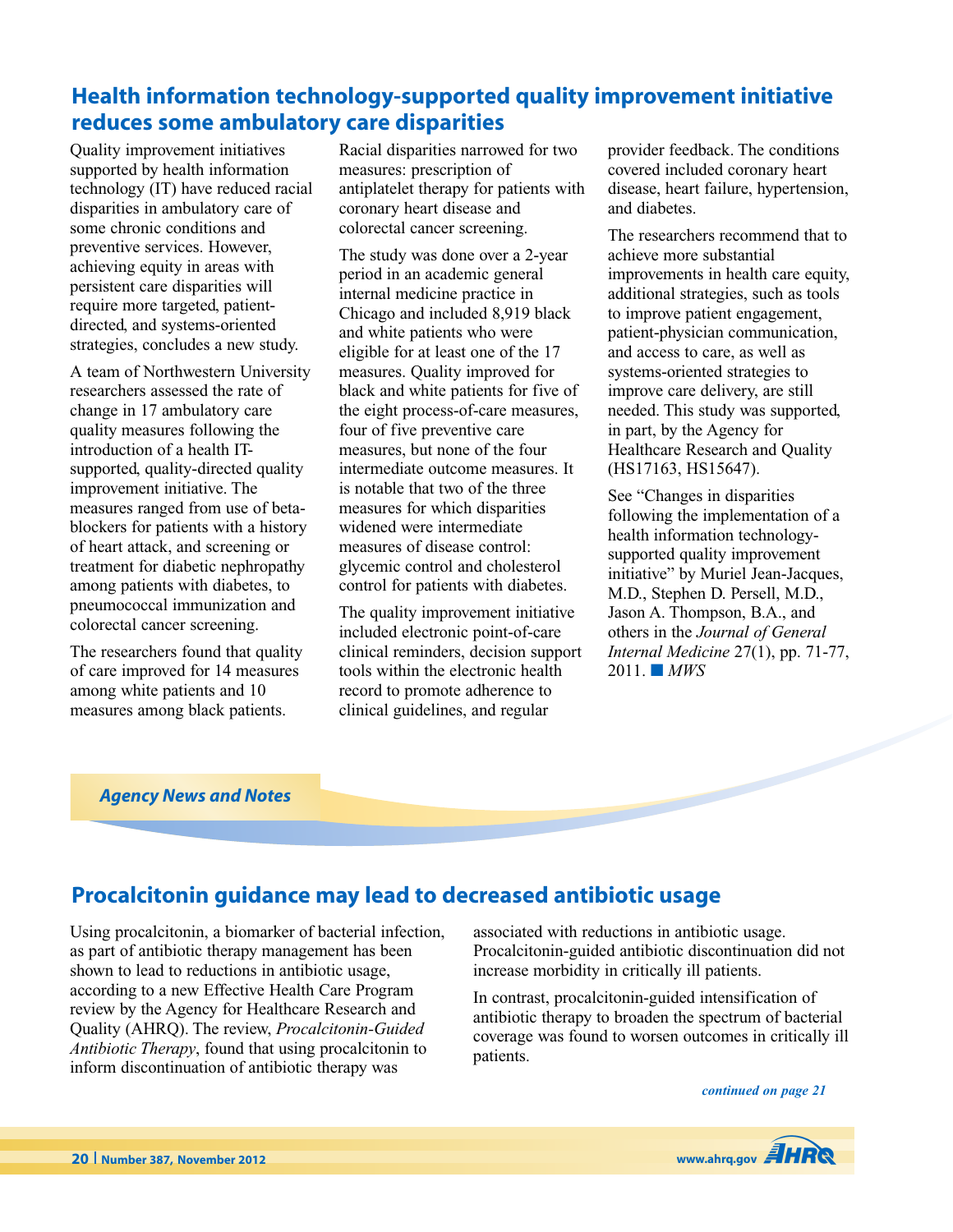### **Procalcitonin guidance**

*continued from page 20*

The review also found that in particular, among patients with respiratory tract infections (a type of infection that contributes substantially to the problem of antibiotic misuse), there was strong evidence to show that procalcitonin-guided treatment reduced antibiotic prescription rates and duration of antibiotic therapy in various clinical settings, without increasing morbidity or mortality.

The findings of this review are of particular interest because a biomarker, such as procalcitonin, that has the potential to inform decisions about initiating, discontinuing, or changing antibiotic therapy, could

have substantial clinical benefits for the treatment of bacterial infections.

The review notes that future studies will help determine if findings from this review will translate to high-risk groups, such as pregnant, immunocompromised, neonatal, and pediatric patients. Future research should also compare procalcitonin guidance to other methods for reducing unnecessary antibiotic use, including antibiotic stewardship programs and implementation of guidelines. To access this review and other AHRQ materials that explore the effectiveness and options for treatment of various conditions, visit www.effectivehealthcare.ahrq.gov. **■**

## **Medicaid providers face common barriers to meaningful use**

The Health Information Technology for Economic and Clinical Health Act authorized incentive payments through Medicare and Medicaid to clinicians and hospitals when they use electronic health records (EHRs) privately and securely. The goal is not just adoption of EHRs, but "meaningful use" of them—that is, their use by providers to achieve significant improvements in care, which are tied to the payment incentives.

A new report from the Agency for Healthcare Research and Quality examines challenges Medicaid providers face in achieving meaningful use of health information technologies. The

report finds that barriers to adoption and meaningful use of EHRs were not associated with serving a predominantly Medicaidinsured population. However, providers such as dentists, pediatricians, and nurse midwives who were only eligible for incentives under the Medicaid program, reported some difficulty finding a certified EHR appropriate for their specialty. Also, some required measures of care, such as blood pressure, were irrelevant due to the age of the patient groups they serve.

The reported barriers to adoption and achievement of meaningful use were consistent with those cited in

past studies, including limited awareness of the Medicaid EHR Incentive Program, difficulty in selection and functionality of EHRs, and limited ability to implement core measures of Stage 1 meaningful use.

The report recommended greater collaboration between all stakeholders to provide more targeted technical assistance tools and development of a body of knowledge to address the sociocultural, technical, and training needs of Medicaid providers. You can access the full report at http://healthit.ahrq.gov/BarrierstoM eaningfulUseFinalReport. **■**

# **Progestogens effective for preventing preterm births in single pregnancies**

There is moderate evidence that progestogen treatments, such as 17 alpha-hydroxyprogesterone caproate (17- OHP), prevent preterm birth when used by women who are having only one child and who have a history of spontaneous preterm birth (PTB), concludes a new report by the Agency for Healthcare Research and Quality (AHRQ). Progestogen is a hormone used for inhibiting the uterus from contracting and to maintain pregnancy. While effective for a singleton pregnancy, progestogens appear to be ineffective in preventing PTB among women carrying twins or triplets.

There continues to be a lack of research to evaluate progestogens' influence on near-term outcomes like neonatal death and birth defects. More research is also needed to determine whether progestogens achieve the ultimate desired outcome of preventing preterm birth deaths and promoting normal childhood development.

Preterm birth is defined as delivery prior to 37 full weeks of pregnancy (39 weeks is normal). Early births are associated with more than 85 percent of all birth defects

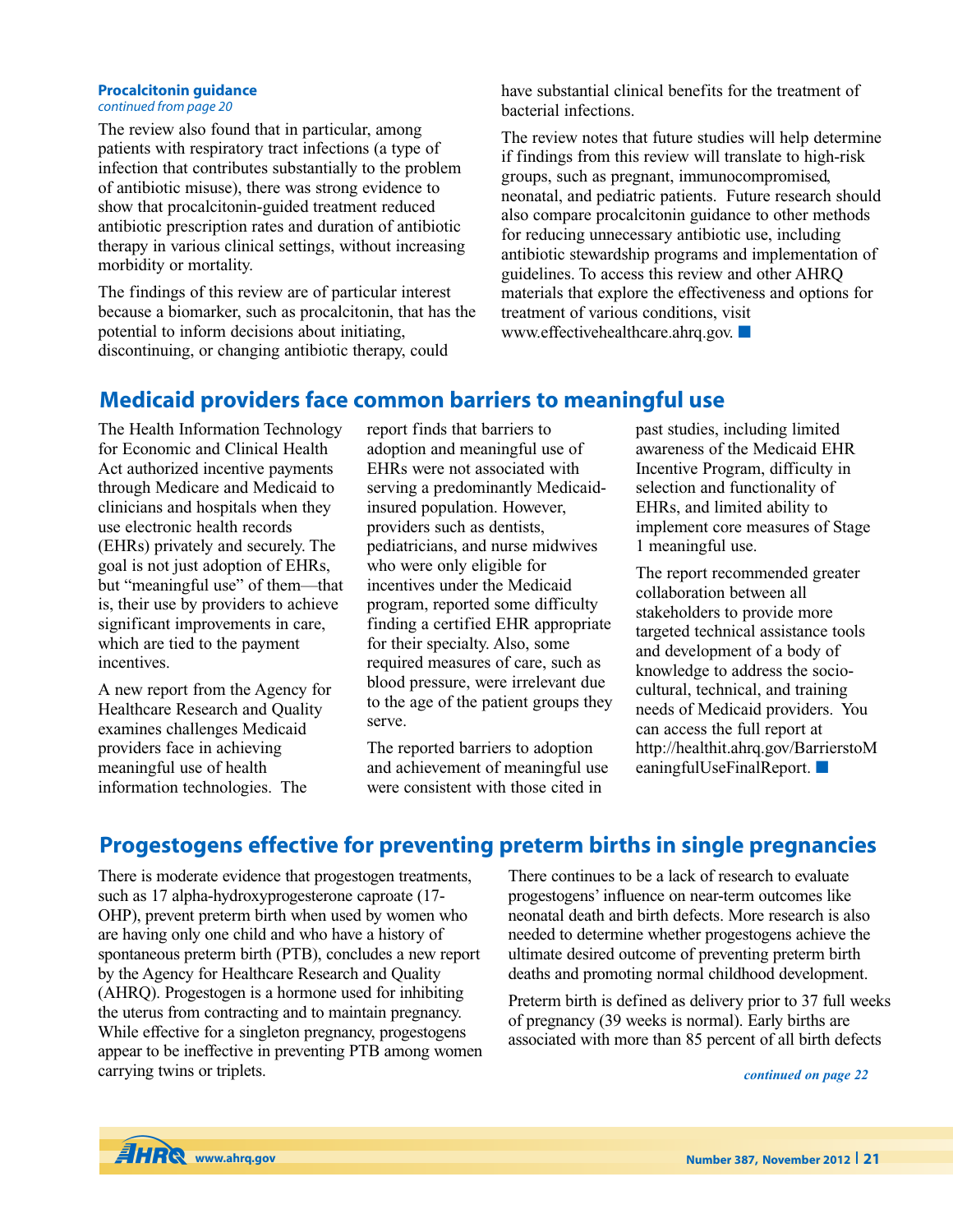## **Preventing preterm births**

*continued from page 21*

and deaths and are the leading cause of infant mortality and long-term disability. Death and birth defects caused by PTB represent distress for families, as well as significant costs to patients, health care systems, and payers. Average neonatal care costs are estimated to be \$17,300 greater for preterm infants relative to term

*Announcements*

infants, amounting to more than \$8.6 billion of annual medical spending in the United States.

These findings can be found in the research review, *Progestogens for Prevention of Preterm Birth*. Visit Inside Track (www.ahrq.gov/clinic/insidetrack), AHRQ's Effective Health Care Program newsletter, to learn more about important health news and developments. **■**

# **AHRQ-funded report shows promise in detecting surgical site infections**

A new report explores ways to enhance the detection and surveillance of inpatient-acquired surgical site infections. The report by the Agency for Healthcare Research and Quality, *Improving the Measurement of Surgical Site Infection (SSI) Risk Stratification and Outcome Detection*, focuses on the development and testing of a computer-assisted algorithm for retrospective assessment of medical records, laboratory test results, and demographic data to identify patients with potential surgical site infections. The algorithm was able to flag the records of patients who were most likely to have an SSI, reducing the workload of the human record reviewers and creating significant resource savings. You can read the report at www.ahrq.gov/qual/ssi. **■**

# **AHRQ offers free toolkit to strengthen medication reconciliation**

A free toolkit to help acute care and post-acute care facilities evaluate and improve their current medication reconciliation process is now available from the Agency for Healthcare Research and Quality at www.ahrq.gov/qual/match/match.pdf.

"Medications at Transitions and Clinical Handoffs (MATCH) Toolkit for Medication Reconciliation" can help facilities reduce patient harm due to adverse drug events or medication errors.

MATCH offers the following advantages:

- Promotes compliance with The Joint Commission's National Patient Safety Goal for maintaining and communicating accurate patient medication information
- Can lead to better care transitions and fewer unnecessary readmissions by helping to ensure patients

receive the right medication in the right dose at the right time

- Provides a framework to capture complete, accurate medication information through electronic health records
- Enables building a medication reconciliation process from scratch or redesigning an existing process.

MATCH features a comprehensive work plan with procedural guidelines and flowcharts, modifiable templates, pilot-tested recommendations, and other resources to help your facility improve its medication reconciliation process step by step.

For a free toolkit, please email AHRQpubs@ahrq.hhs.gov or call 1-800-358-9295. **■**

# *Health Services Research* **extends call for papers on health IT**

*Health Services Research* has extended a request for papers for their special issue on health information technology (IT). The issue will feature research that demonstrates trends in adoption and meaningful use of health IT and the role of health IT in enabling improvements in health care delivery and outcomes. Topics of special interest include building health IT

infrastructure, developing innovative approaches to performance measurement, and translating short-term health IT investments into measurable improvements in cost, quality, and population health. The deadline for submissions is December 28, 2012. For more information please refer to the guidelines available at www.hsr.org/ hsr/information/authors/instrucauthors.jsp. **■**

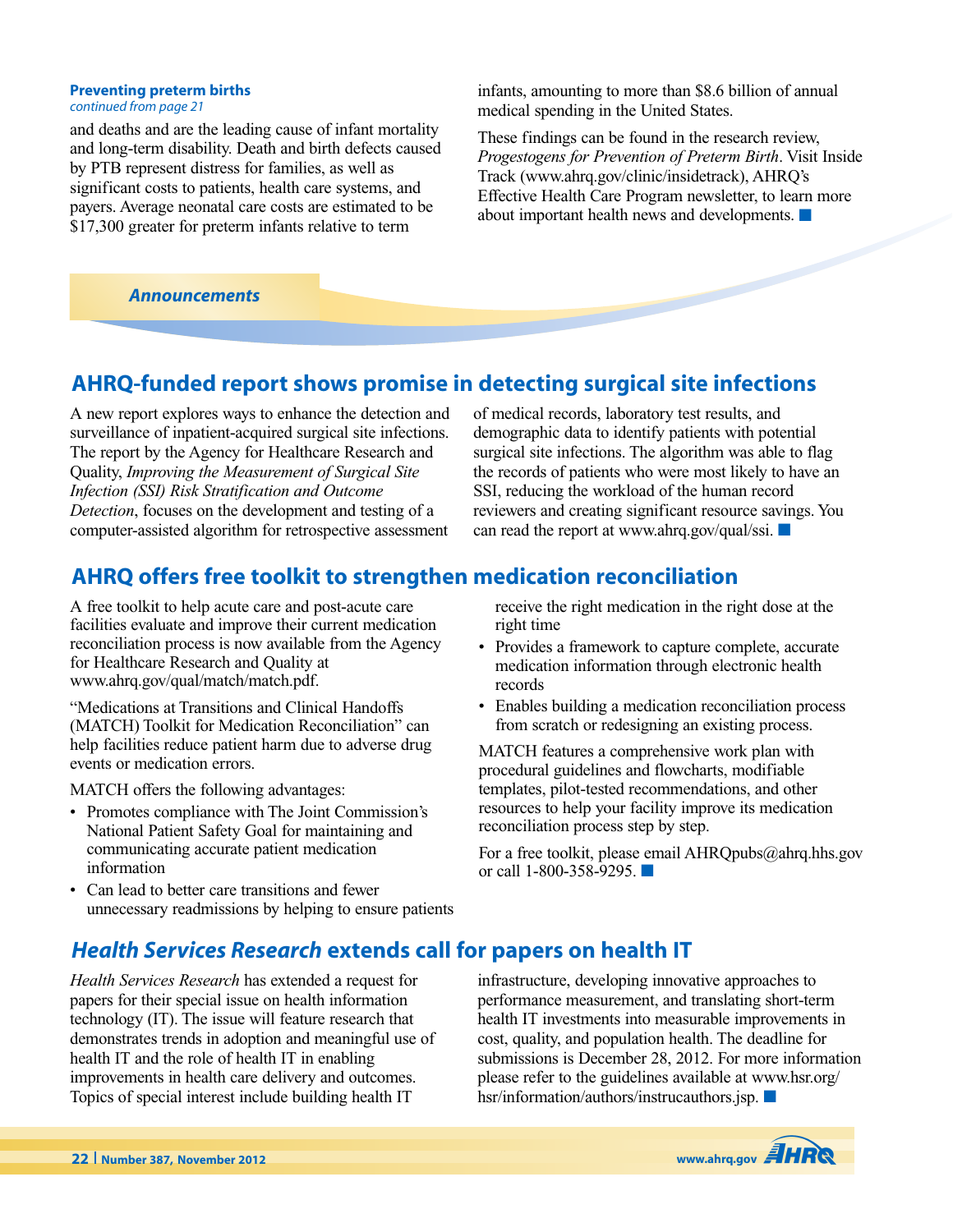### **Abraham, J., Kannampallil, T.G., and Patel, V. (2012). "Bridging gaps in handoffs: A continuity of care based approach." (AHRQ grant HS17586).** *Journal of Biomedical Informatics* **45, pp. 240-254.**

To gain deeper insights about the handoff process, the authors developed a clinician-centered methodological approach. It is predicated on understanding the handoff communication activity within the context of clinician workflow. It uses the "continuity of care" model not only to capture the nuances of the handoff process and potential interdependencies within the process, but also to trace interdependent activities that mediate and affect the communication exchanges between clinicians.

### **Caverly, T.J., Al-Khatib, S.M., Kutner, J.S., and others. (2012, July). "Patient preference in the decision to place implantable cardioverter-defibrillators." (AHRQ grant HS16964).** *Archives of Internal Medicine* **172(14), pp. 1104-1105.**

The researchers conducted a study to determine how physicians weigh patient preferences and the evidence of mortality benefit in their decision to recommend an implantable cardioverterdefibrillator for primary prevention to potentially eligible patients. Their survey of 1,210 cardiologists found that for 85.6 percent, mortality benefit data mattered "a great deal," while

patient preferences mattered "a great deal" for only 37.7 percent.

### **Chang, S.M. and Slutsky, J. (2012). "Debunking myths of protocol registration." Reprints (AHRQ Publication No. 12-R089) are available from the Agency for Healthcare Research and Quality.\*** *Systematic Reviews* **1(4), pp. 1-2.**

Developing and registering protocols may seem like an added burden to systematic review investigators. However, these authors discuss benefits of protocol registration and debunk common misperceptions of the barriers of protocol registration. Protocol registration is easy to do, reduces the duplication of effort and benefits the review team by preventing later confusion.

### **Etchegaray, J.M., and Thomas, E.J. (2012). "Comparing two safety culture surveys: Safety Attitudes Questionnaire and Hospital Survey on Patient Safety." (AHRQ grant HS17145).** *BMJ Quality and Safety* **21, pp. 490-498.**

This study found that two patient safety culture surveys, when administered to the same participants, had similar reliability and predictive validity. The study is the first to directly compare the ability of these two surveys to predict self-reported safety outcomes and whether or not the survey scores can be converted. The scores could be converted between the surveys, although much variance remained unexplained.

**Gagne, J.J., Rassen, J.A., Walker, A.M., and others. (2012, March). "Active safety monitoring of new medical products using electronic healthcare data. Selecting alert rules." (AHRQ grant HS18088).** *Epidemiology* **23(2), pp. 238-246.** The researchers compared the performance of five classes of algorithms in simulated data using a sequential matched-cohort framework. They applied the results to two electronic health care databases to replicate monitoring of cerivastatin-induced rhabdomyolysis. They found substantial variation in performance of algorithms that could be used to generate safety alerts in prospective medical product monitoring systems, such as the Food and Drug Administration's Sentinel System.

**Graber, M.L., Kissam, S., Payne, V.L., and others. (2012). "Cognitive interventions to reduce diagnostic error: A narrative review." Reprints (AHRQ Publication No. 12-R090) are available from the Agency for Healthcare Research and Quality.\*** *BMJ Quality and Safety* **21, pp. 535-557.**

The authors conducted an analytic review of the literature to identify interventions to reduce the likelihood of cognitive errors or error-related harm in health care. They found a surprisingly wide range of possible approaches to reducing the cognitive contributions to diagnostic error. Not all the suggestions have been tested and, of those that have, the evaluations

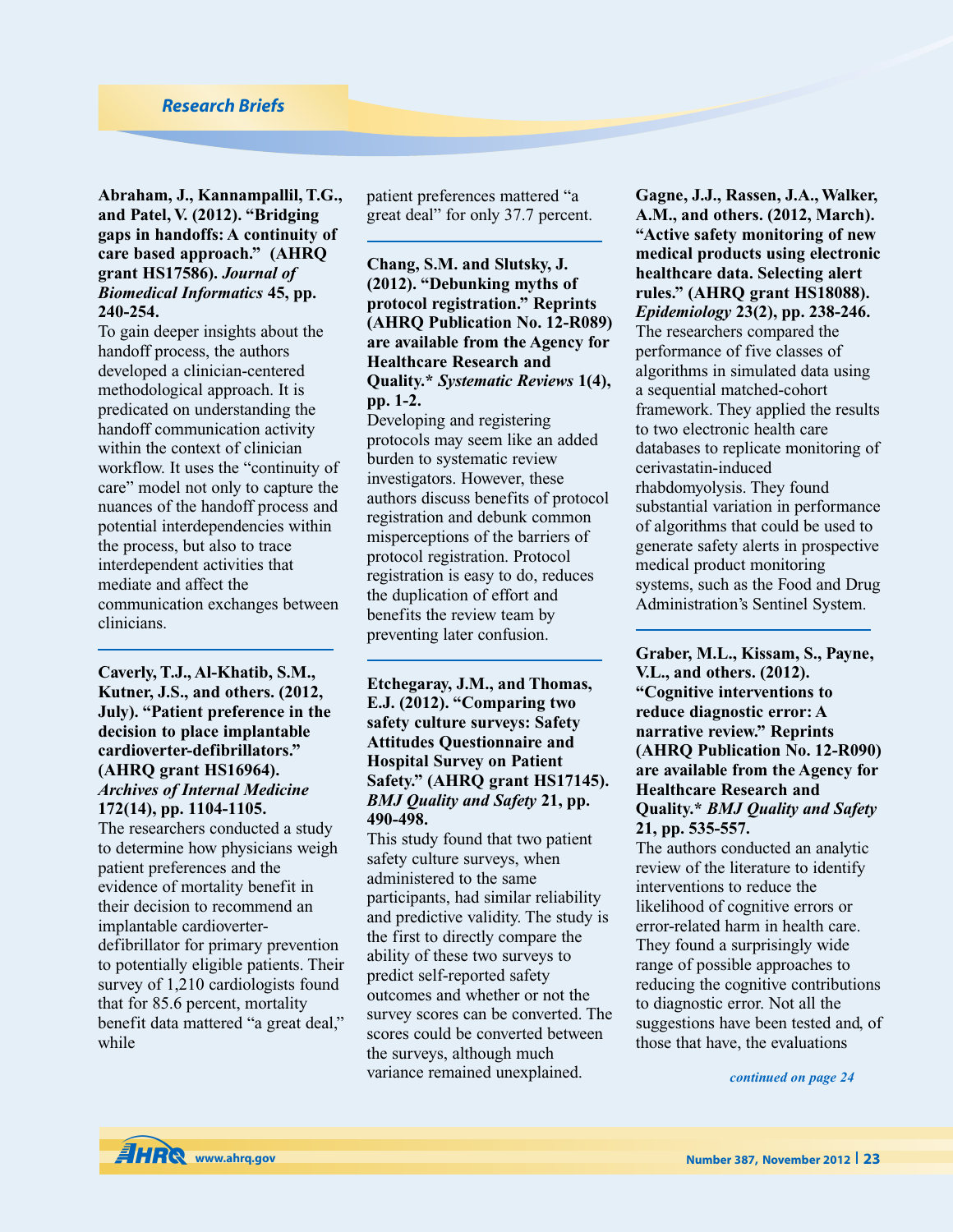#### **Research briefs** *continued from page 23*

typically involved trainees in artificial settings, making it difficult to extrapolate the results to actual practice.

**Greevey, R.A., Grijalva, C.G., Roumie, C.L., and others. (2012). "Reweighted Mahalanobis distance matching for clusterrandomized trials with missing data." (AHRQ Contract No. 290- 10-00016).** *Pharmacoepidemiology and Drug Safety* **21(S2), pp. 148- 154.**

The researchers introduce an improved tool for designing matched-pairs randomized trials. This tool, reweighted Mahalanobis distance (RMD) matching, provides a user-friendly method for researchers to incorporate into the matching process their clinical knowledge and the relative difficulty of balancing important covariates. The RMD matching achieved better balance than simple randomization or MD randomization.

**Hammill, B.G., Curtis, L.H., and Setoguchi, S. (2012). "Performance of propensity score methods when comparison groups originate from different data sources." (AHRQ grant HS17731).** *Pharmacoepidemiology and Drug Safety* **21(S2), pp. 81- 89.**

The researchers examined the performance of propensity scorebased methods for estimating relative risks when exposed and comparison subjects are selected from different data sources. When so used, propensity score methods resulted in consistent estimates of relative risk in most situations reflected in the simulation study.

**Hebert, P.L., Sisk, J.E., Tuzzio, L., and others. (2011). "Nurse-led disease management for hypertension control in a diverse urban community: A randomized trial." (AHRQ grant HS10859).** *Journal of General Internal Medicine* **27(6), pp. 630-639.** For a group of black and Hispanic patients with treated but uncontrolled hypertension, this study tested the effectiveness on blood pressure of home blood pressure monitors alone or in combination with follow-up by a nurse manager. It found that the combined effect of a home blood pressure monitor plus follow-up by nurse manager over 9 months was associated with a statistically significant reduction in systolic, but not diastolic, blood pressure compared to usual care.

### **Hilligoss, B., and Cohen, M.D. (2012, May). "The unappreciated challenges of between-unit handoffs: Negotiating and coordinating across boundaries." (AHRQ grant HS18758).** *Annals of Emergency Medicine* **[Epub ahead of print].**

The authors argue that the structural features of between-unit handoffs create several contextual factors that produce unique challenges for negotiating and coordinating during between-unit transitions. They draw on their examinations of the literature and their own observations of both physicians and nurses engaged in within-unit handoffs in pediatrics, general internal medicine, critical care, and the emergency department.

**Jena, A.B., Meltzer, D.O., Press, V.G., and Arora, V.M. (2012). "Why physicians work when sick." (AHRQ grant HS16967).**

### *Archives of Internal Medicine* **172(14), pp. 1107-1109.**

The researchers surveyed 150 resident physicians to discover whether they had worked with flulike symptoms in the prior training year and, if so, their reasons for doing so. Over half reported working with such symptoms in the last year. The most frequently reported reasons were obligations to colleagues and patients.

**Koo, D., Feliz, K., Dankwa-Mullan, I., and others. (2012). "A call for action on primary care and public health integration." Reprints (AHRQ Publication No. 12-R091) are available from the Agency for Healthcare Research and Quality.\*** *American Journal of Preventive Medicine* **42(6S2), pp. S89-S91.**

In 2012, the Institute of Medicine (IOM) released a report exploring the integration of primary care and public health. This article introduces an online-only, jointly published supplement that complements the recent IOM study. Four Federal agencies (the Agency for Healthcare Research and Quality, the Center for Disease Control and Prevention, the Health Resources and Services Administration, and the National Institute of Minority Health and Health Disparities) sponsored the supplement to showcase and support additional efforts in this critical area.

**Meltzer, D. (2012). "Economic analysis in patient safety: A neglected necessity." (AHRQ grant HS16967).** *BMJ Quality and Safety* **21, pp. 443-445.** In arguing for economic analysis in this area, the author states that

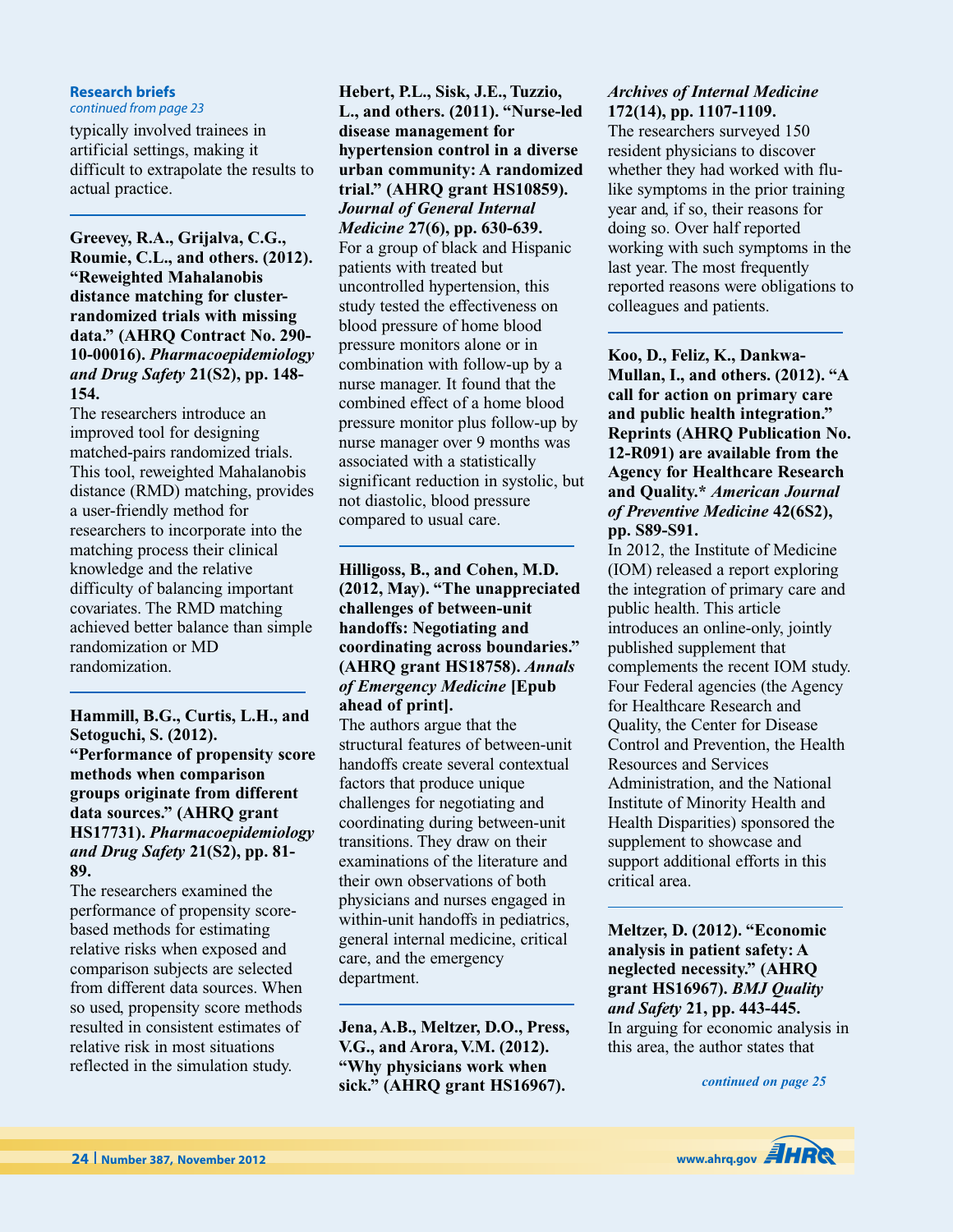### **Research briefs**

*continued from page 24*

because of costs involved, efforts to improve patient safety typically mean foregoing other initiatives that could improve health. He discusses reasons why there are not many studies in this area, for example, patient safety should be pursued for its own sake and economic evaluations of patient safety interventions are not easy to do. He believes that economic analysis can strengthen the scientific basis of patient safety.

**Nelson, H.D., Bougatsos, C., and Blazina, I. (2012). "Screening women for intimate partner violence: A systematic review to update the U.S. Preventive Services Task Force Recommendation." (AHRQ Contract No. 290-07-10057).** *Annals of Internal Medicine* **156(11), pp. 796-808.**

The panel reviewed new evidence on the effectiveness of screening and interventions in reducing intimate partner violence (IPV) and related health outcomes, the diagnostic accuracy of screening instruments, and adverse effects of screening and interventions. It found that screening instruments accurately identify women experiencing IPV and that screening can provide benefits that vary by population. Potential adverse effects have minimal effect on most women.

**Neugebauer, R., Fireman, B., Roy, J.A., and others. (2012). "Dynamic marginal structural modeling to evaluate the comparative effectiveness of more or less aggressive treatment intensification strategies in**

### **adults with type 2 diabetes." (AHRQ Contract No. 290-05- 0033).** *Pharmacoepidemology and Drug Safety* **21(S2), pp. 99-113.**

The authors reviewed the principles behind dynamic marginal structural modeling (MSM) and describe its application in an observational study of type 2 diabetes patients. They concluded that inverse probability weighting estimation to fit dynamic MSM is a viable and appealing alternative to inadequate standard modeling approaches in many comparative effectiveness problems, where time-dependent confounding and informative loss to followup are expected.

### **Pham-Kanter, G., Alexander, G.C., and Nari, K. (2012, May). "Effect of physician payment disclosure laws on prescribing." (AHRQ grant HS18960).** *Archives of Internal Medicine* **172(10), pp. 819-821.**

The researchers studied States that have implemented sunshine laws requiring pharmaceutical manufacturers to disclose certain payments made to physicians to determine if these laws affected the prescribing of brand-name statins and selective serotonin reuptake inhibitors. These are two drug classes within which individual drugs are highly substitutable for one another. The researchers observed minimal switching from brands to generics.

**Polinski, J.M., Schneeweiss, S., Glynn, R.J., and others. (2012). "Confronting confounding by health system use in Medicare Part D: Comparative effectiveness of propensity score approaches to confounding adjustment." (AHRQ grant**

### **HS18088)** *Pharmacoepidemology and Drug Safety* **21(S2), pp. 90- 98.**

The researchers studied death and cardiovascular health outcomes among patients who reached the Medicare Part D coverage gap spending threshold for prescription drugs. They found that having no financial assistance to pay for drugs in the coverage gap was associated with no greater likelihood of death or cardiovascular outcomes during the coverage gap period. Although the propensity score-matched analysis suggested elevated but non-significant hazards of death among patients with no financial assistance during the gap, the highdimensional propensity score produced lower estimates that were stable across sensitivity analyses.

**Porterfield, D.S., Hinnant, L.W., Kane, H., and others. (2012). "Linkages between clinical practices and community organizations for prevention. A literature review and environmental scan." (AHRQ Contract No. 290-06-00001).** *American Journal of Preventive Medicine* **42(6S2), pp. S162-S171.** The researchers conducted a literature review and environmental scan to develop a framework for interventions that use linkages between clinical practices and community organizations for the delivery of preventive services. They found 49 interventions, of which 18 described their evaluation methods or reported any intervention outcomes. Few conducted evaluations that were rigorous enough to capture changes in intermediate or long-term health outcomes.

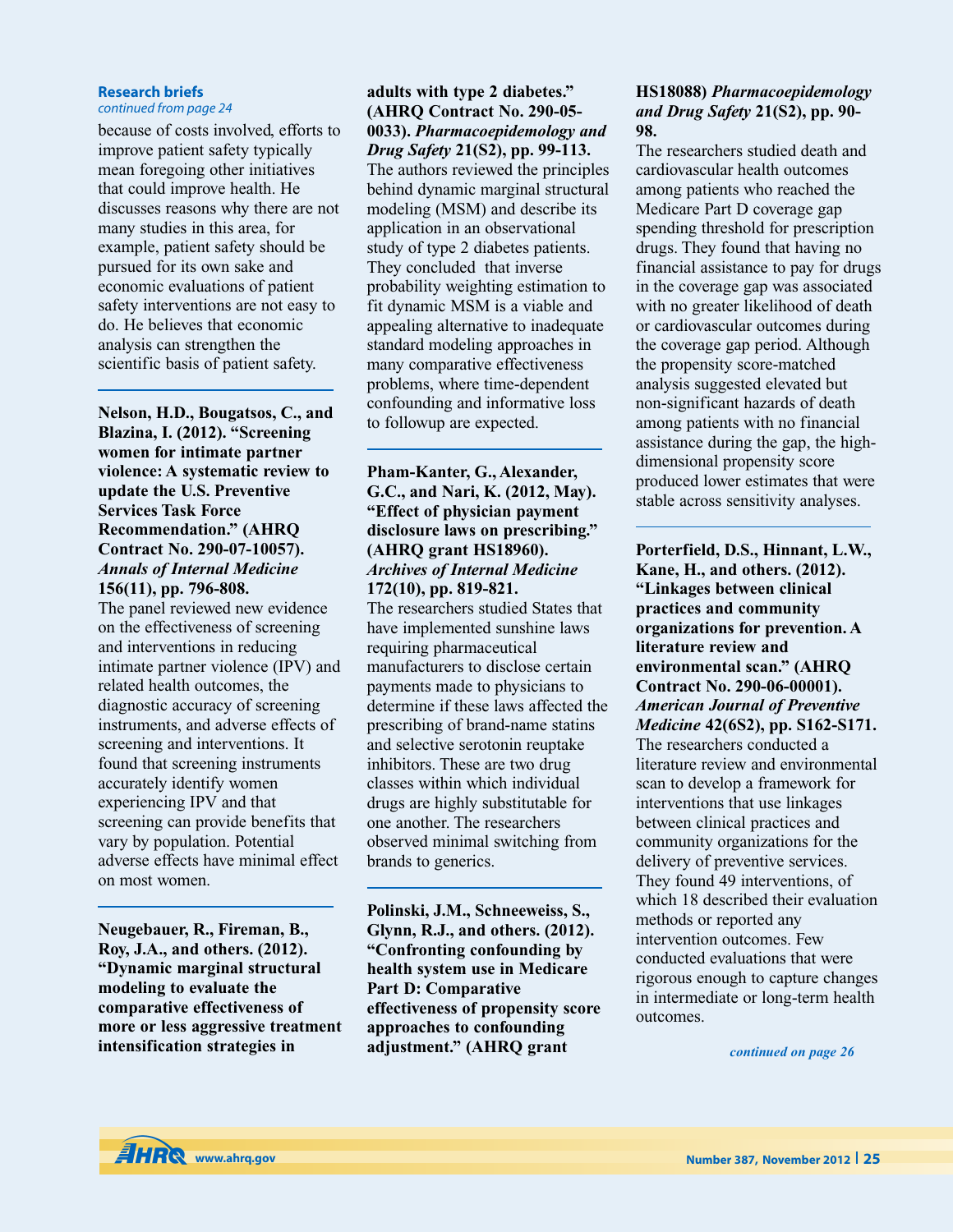#### **Research briefs** *continued from page 25*

**Powers, B., Coeytaux, R.R., Dolor, R.J., and others. (2012). "Updated report on comparative effectiveness of ACE inhibitors, ARBs, and direct renin inhibitors for patients with essential hypertension: Much more data, little new information." (AHRQ Contract No. 290-02-0025).** *Journal of General Internal*

*Medicine* **27(6), pp. 716-729.** This updating of a 2007 systematic review found that in spite of substantial new evidence, none of the conclusions from the 2007 review changed. The updated review included 36 studies new since 2007. The level of evidence remains high for equivalence between angiotensin-converting enzyme inhibitors and angiotensin II receptor blockers (ARBs) for lowering blood pressure and use as single hypertension agents, as well as for superiority of ARBs for short-term adverse events.

**Rassen, J.A., Shelat, A.A., Myers, J., and others. (2012). "One-tomany propensity score matching in cohort studies." (AHRQ grant HS18088).** *Pharmacoepidemiology and Drug Safety* **21(S2), pp. 69- 80.**

The researchers evaluated several methods of propensity score matching in cohort studies through simulation and empirical analyses. These included a commonly used greedy matching technique, pairwise nearest neighbor matching with a caliper, and a balanced pairwise nearest neighbor approach. Variable ratio, parallel, balanced nearest neighbor matching generally yielded the lowest bias and mean-squared error.

**Reid, M.C., Bennett, D.A., Chen, W.G., and others. (2011). "Improving the pharmacologic management of pain in older adults: Identifying the research gaps and methods to address them." (AHRQ grants HS18721, HS19461).** *Pain Medicine* **12, pp. 1336-1357.**

A expert panel convened by several of the National Institutes of Health discussed identifying research priorities that could, if addressed, lead to improved pharmacologic management of chronic pain in older adults. Analyses of data from electronic health care databases, observational cohort studies, and ongoing cohort were felt to be practical methods for building an age-appropriate evidence base to improve pharmacologic management. Specific focus was on identifying gaps about use of opioid and nonsteroidal anti-inflammatory medications, because of continued uncertainty about their risks and benefits.

**Schneeweiss, S., Seeger, J.D., and Smith, S.R. (2012). "Methods for developing and analyzing clinically rich data for patientcentered outcomes research: An overview." (AHRQ Contract No. 290-05-0016).**

### *Pharmacoepidemiology and Drug Safety* **21(S2), pp. 1-5.**

This editorial introduces a supplement representing some of the presentations from a symposium convened in June 2011 by the Agency for Healthcare and Quality on research methods for comparative effectiveness and patient-centered outcomes research. It is intended to be a resource for researchers interested in learning, applying, and improving different methodological approaches to the

design and analysis of patientcentered outcomes research studies.

**Shamiliyan, T., Wyman, J.F., Ramakrishnan, R., and others. (2011). "Benefits and harms of pharmacologic treatment for urinary incontinence in women." (AHRQ Contract No. 290-07- 10064).** *Annals of Internal Medicine* **156(12), pp. 861-874.** The authors conducted a systematic literature review of drugs for urgency urinary incontinence (UI) in women. Ninety-four randomized controlled trials were eligible, but the studies' inconsistent definitions of reduction in UI and quality of life hampered synthesis of evidence. The authors concluded that drugs for urgency UI showed similar small benefit. Evidence for long-term adherence and safety of treatments is lacking.

**Shamiliyan, T., Kane, R.L., and Jansen, S. (2012). "Systematic reviews of synthesized evidence without consistent quality assessment of primary studies examining epidemiology of chronic diseases." (AHRQ Contract No. 290-07-10064).** *Journal of Clinical Epidemiology* **65, pp. 610-618.**

The authors evaluated how systematic reviews assess the quality of primary studies of incidence, prevalence, or risk factors for chronic diseases. They concluded that only rarely have systematic reviews of observational nontherapeutic research evaluated internal and external validity of individual studies. Diversity in how quality assessments are performed reflects the absence of uniformly

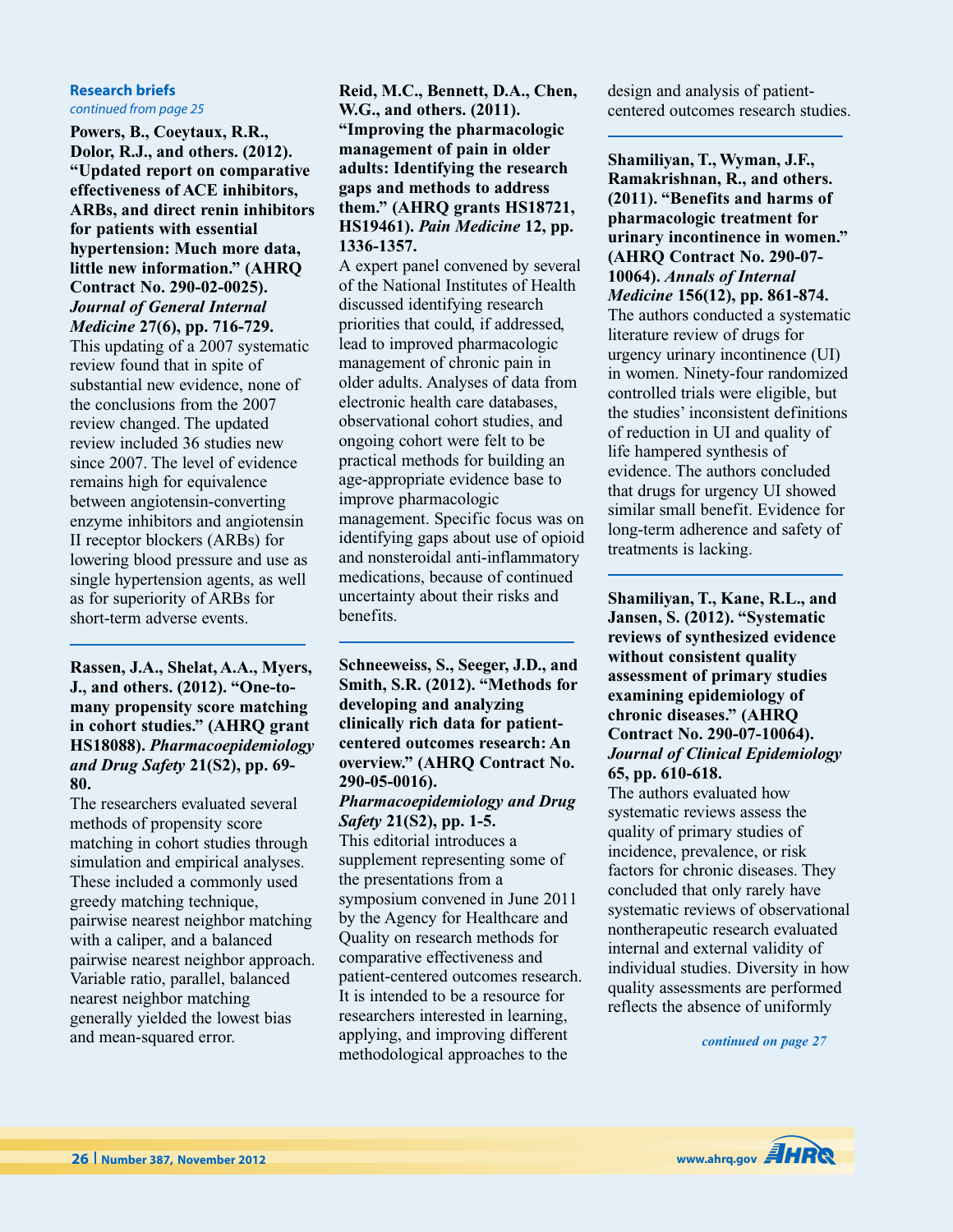### **Research briefs**

*continued from page 26*

accepted standards and tools to examine the quality of these studies.

**Sobieraj, D.M., Lee, S., Coleman, C.I., and others. (2012, May). "Prolonged versus standardduration venous thromboprophylaxis in major orthopedic surgery: A systematic review." (AHRQ Contract No. 290-07-10067).** *Annals of Internal Medicine* **156(10), pp. 720-727.** This systematic review compared the benefits and harms of prolonged versus standard-duration thromboprophylaxis after major orthopedic surgery in adults. Eight randomized controlled trials met the inclusion criteria. The findings suggest that the balance of benefits and harms is favorable for prolonged-duration prophylaxis, because it reduced the incidence of symptomatic venous thromboembolism, pulmonary embolism, and deep vein thrombosis. However, it did increase the risk for minor bleeding.

**Souza, L.C.S., Payabvash, S., Wang, Y., and others. (2012). "Admission CT perfusion is an independent predictor of hemorrhagic transformation in acute stroke with similar accuracy to DWI." (AHRQ grant HS11392).** *Cerebrovascular Diseases* **33, pp. 8-15.**

This study compared the utility of admission computerized tomographic perfusion (CTP) to that of magnetic resonance diffusion-weighted imaging (DWI)

as a predictor of hemorrhagic transformation in acute stroke. The researchers found that the detection of severely ischemic tissue can be accomplished using CTP imaging with similar accuracy to that of DWI. These results suggest that CTP may have added value in the evaluation of acute stroke patients when magnetic resonance imaging is not available or contraindicated.

**Toh, S., Rodriguez, L.A.G., and Hernan, M.A. (2012). "Analyzing partially missing confounder information in comparative effectiveness and safety research of therapeutics." (AHRQ grant HS19024).** *Pharmacoepidemiology and Drug Safety* **21(S2), pp. 13- 20.**

Partially missing confounder information is common in comparative effectiveness and safety research of therapeutics. The researchers applied several methods to dealing with missing confounder information using data from a primary care electronic medical records database from the United Kingdom. They concluded that the unweighted complete-case analysis, the missing-category/indicator approach, and single imputation require often unrealistic assumptions and should be avoided.

**Weiner, J.P., Fowles, J.B., Chan, K.S. (2012). "New paradigms for measuring clinical performance using electronic health records." (AHRQ Contract No. 290-05- 0034).** *International Journal for Quality in Health Care* **24(3), pp. 200-205.**

The objectives of this article are to offer a typology of electronic

measures of quality and safety and to identify key challenges, opportunities, and future priorities related to the development and application of these measures. If public and private systems of care are to effectively use health information technology to support and evaluate health care system quality and safety, the quality measurement field must embrace new paradigms and strategically address a series of technical, conceptual, and practical challenges.

**Weiss, C.O., Segal, J.B., and Varadhan, R. (2012). "Assessing the applicability of trial evidence to a target sample in the presence of heterogeneity of treatment effect." (AHRQ Contract No. 290-05-0034).**

*Pharmacoepidemiology and Drug Safety* **21(S2), pp. 121-129.** The authors propose methods for the quantitative assessment of the applicability of evidence from a trial to a target sample using individual data in the presence of heterogeneity of treatment effect (HTE). These methods use individual-level data from both a trial and a target population, focus on HTE, and present an assessment of applicability through graphical presentation of the joint distribution of both beneficial and harmful treatment effects. They also address the practical issues of measurement discrepancy and missing data that can be important for patientcentered outcomes research. **■**